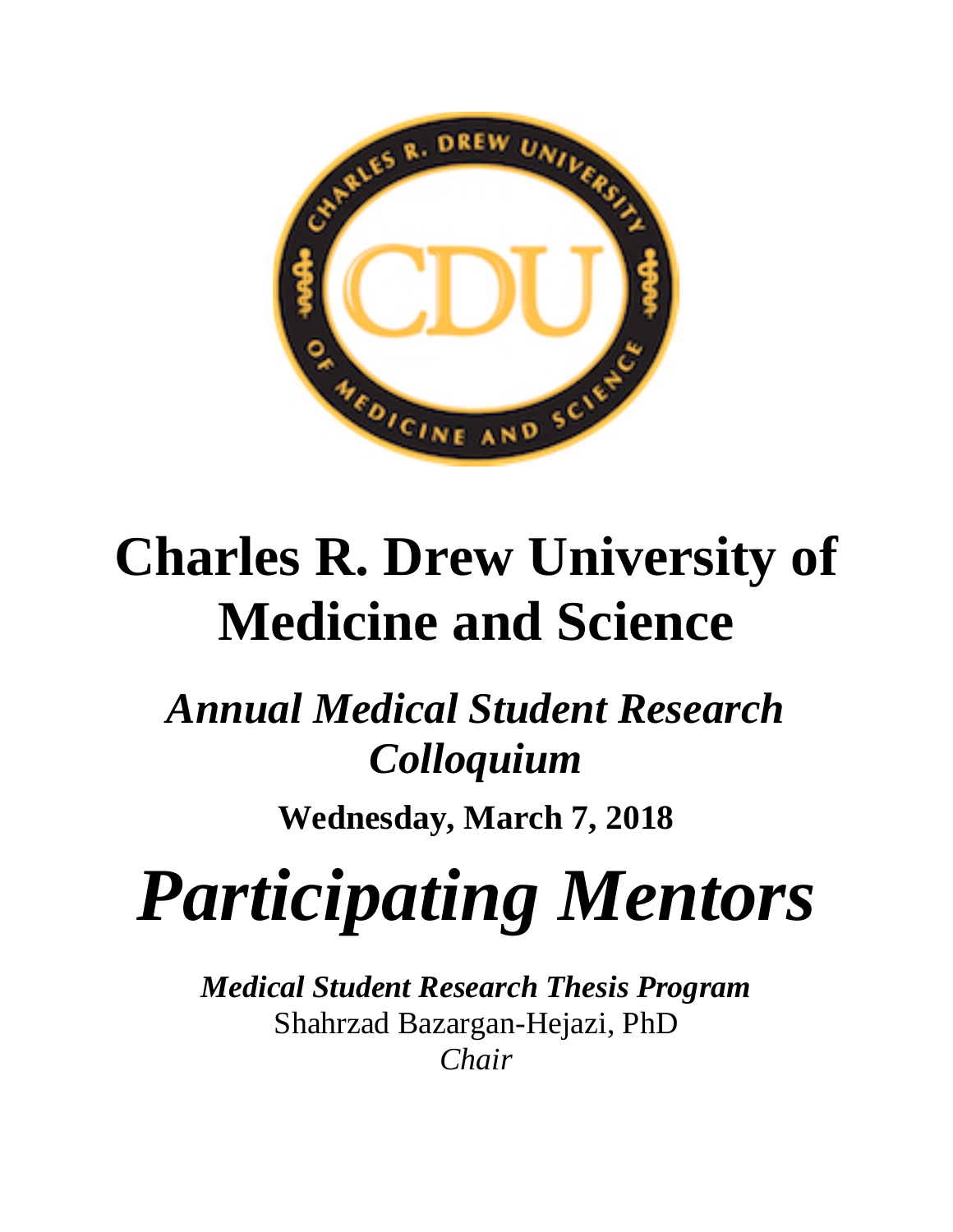## **The CDU/UCLA Medical Student Research Thesis Program (MSRTP)**

The required medical research thesis is a distinguishing component of the Charles R. Drew University and UCLA Medical Education Program (MSRTP). CDU is among the few universities in the nation that require research training in the medical education curriculum. MSRTP assists students in the third and fourth years in developing and completing an independent research project. While the overall theme is healthcare disparities, students have wide latitude to choose research projects that include biobehavioral/psychosocial, health services research, and public policy with application to underserved communities. Fourth-year students present their findings at the annual medical student research colloquium held each spring



#### *Dear Mentors,*

*Please accept my sincere thanks for your dedication and commitment to our 2018 medical students. Without your hard work, knowledge and perseverance, we would not have their novel and innovative research, which will help mitigate negative health disparities, and serve vulnerable and underserved communities and populations.*

Shahrzad **Shahrzad Bazargan-Hejazi, PhD** *Chair* **CDU/UCLA Medical Student Research Thesis**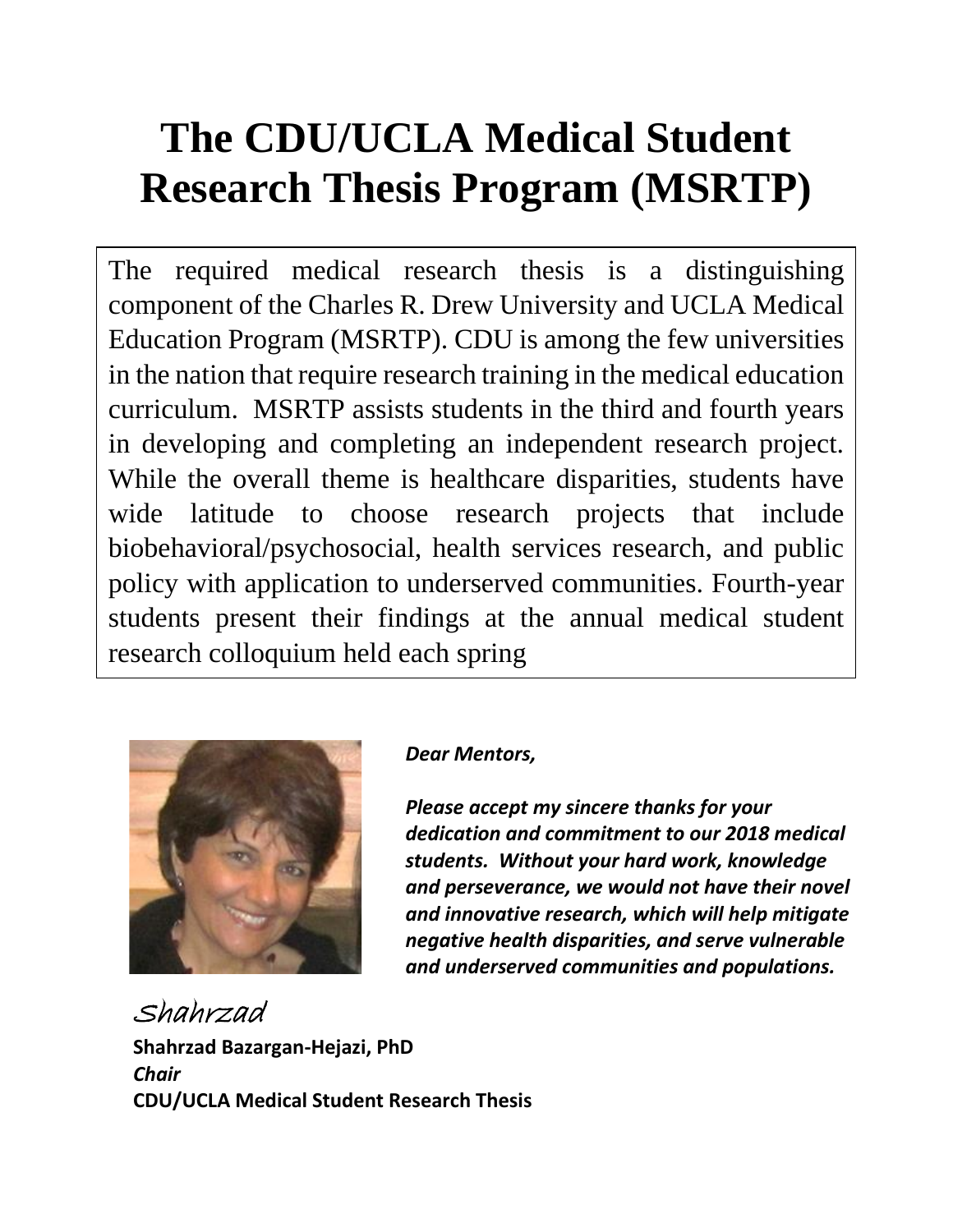

**Peregrina Arciaga, MD** *Anesthesiology* CDU, UCLA

Dr. Arciaga received her MD degree in 1984 from University of Santo Tomas, Philippines and completed her Anesthesiology residency at Charles Drew University of Medicine and Science in 2002. In addition, she has had a UCLA faculty appointment since 2005 and is currently HS Associate Clinical Professor, Step I in the Department of Anesthesiology at UCLA. She is Board certified in Anesthesiology and is member of numerous societies, which include Society for Education in Anesthesiology, American Society of Anesthesiologists, and Society for Simulation in Healthcare. In addition, she is actively involved in various student teaching committees. In addition, to her clinical duties, Dr. Arciaga spearheads the simulation program at CDU where she provides teaching to medical students, nursing and PA students.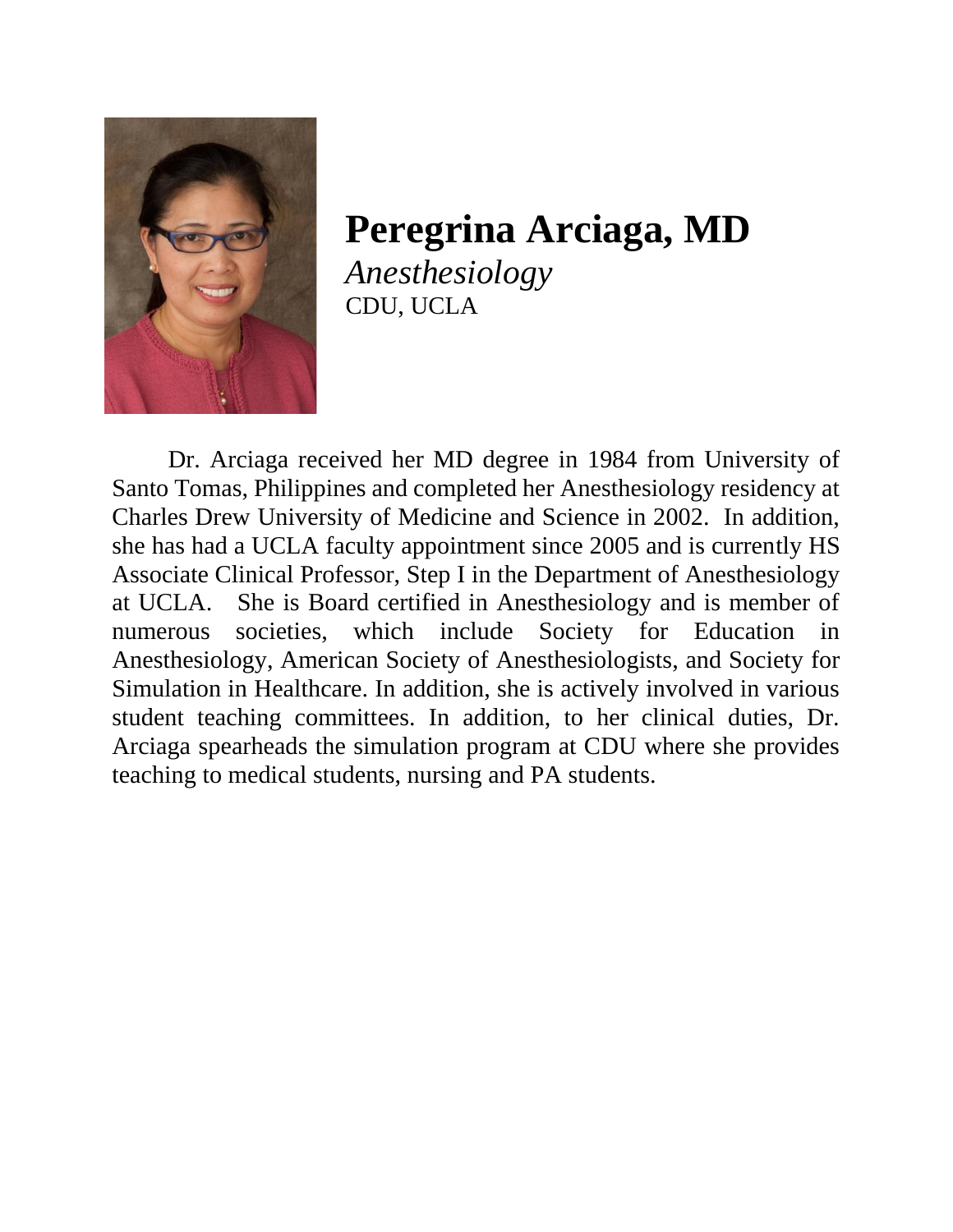

**Cesar Barba, MD** *Family Medicine* CDU, UCLA

Dr. Barba attended Charles R. Drew/UCLA medical education program and completed his residency at the Harbor/UCLA Family Medicine Residency Program in 2011. As a medical student, he volunteered with UMMA Clinic and found their philosophy akin to his own – that healthcare is a right not a privilege, and everyone deserves to live a healthy life. He is now the current Chief Medical Officer at UMMA.

Early life experiences shaped his philosophy. Born of Mexican immigrants and raised with four siblings in southern California, his family was uninsured and had to cross the border into Tijuana for medical care. The inaccessibility of such a basic human need made him acutely aware of the obstacles that communities across the country face, and served as his impetus to pursue a medical degree and change the narrative.

Before returning to UMMA to practice Family Medicine in 2011, Dr. Barba received a fellowship through the GE-NMF Global Health Fellows Program to conduct research on childhood malaria in Ghana. This hands-on experience furthered his desire to better understand and address the needs of underserved communities.

Dr. Barba really enjoys teaching medical students and is clinical faculty at UCLA and Charles R. Drew. In 2014, he also became the Urban Underserved College Chair for the Charles R. Drew/UCLA Medical Education Program, which advises and mentors 4th year medical students entering the match.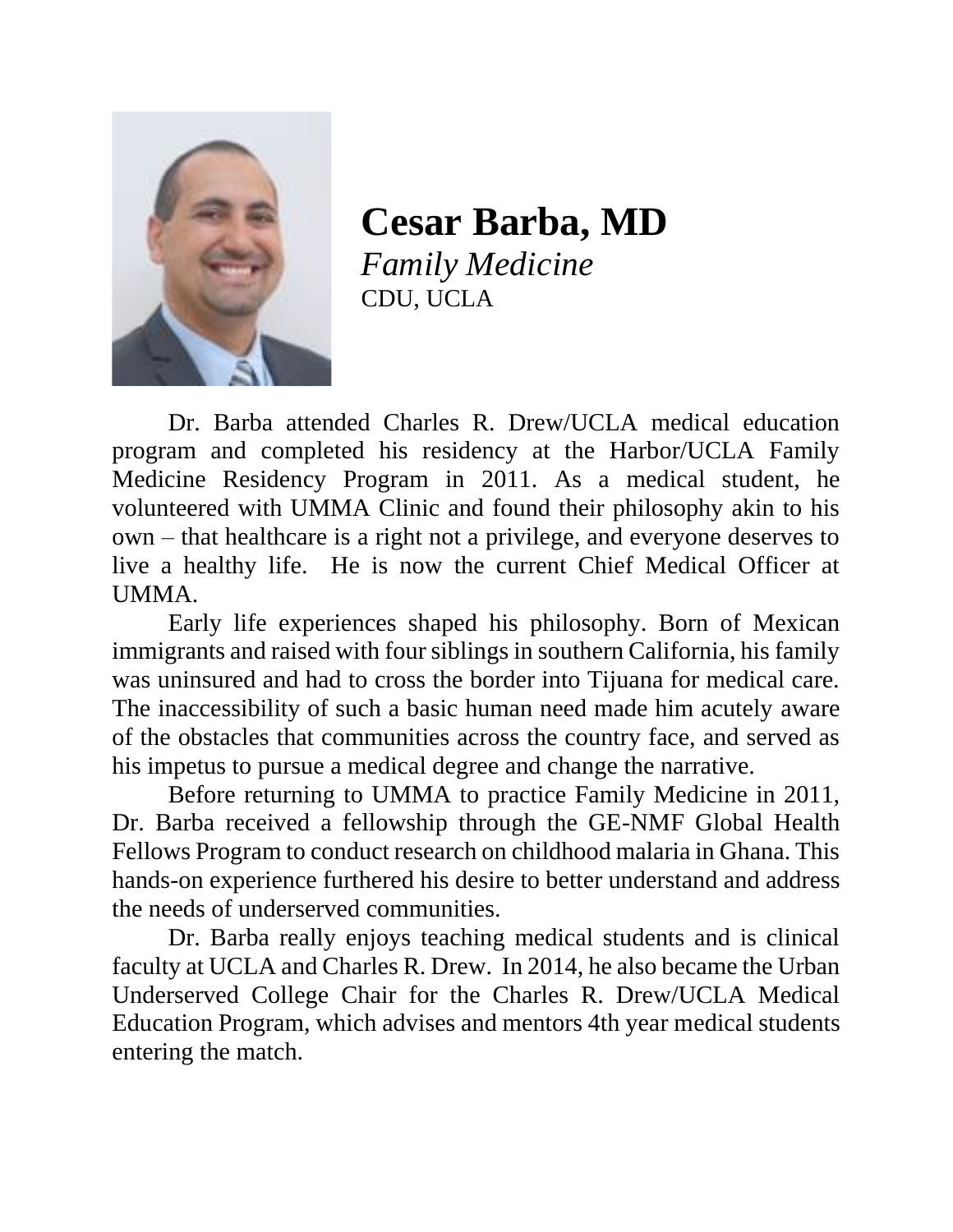

#### **Mohsen Bazargan, PhD** *Gerontologist & Family Medicine* CDU, UCLA

Dr. Mohsen Bazargan is Professor, Faculty Trustee, and Director of Research in the Department of Family Medicine and Public Health at Charles R. Drew University of Medicine & Science (CDU). In addition, he is also Adjunct Professor at the UCLA David Geffen School of Medicine, Department of Family Medicine. He is a Medical Sociologist with extensive training in the fields of aging, research methodology, evaluation, and statistics. Dr. Bazargan served as the President of the CDU Academic Senate from 2011 to 2016.

He received his Ph.D in Medical Sociology from the State University of New York at Buffalo. He has been a member of the Charles R. Drew University of Medicine and Science (CDU) faculty since 1993, and was previously on the faculty of Xavier University. Dr. Bazargan's entire research-related activities are concentrated around the health status of and health disparities experienced by racial/ethnic minorities and socioeconomically disadvantaged populations. He has conducted several large population and community based surveys on access to and utilization of health services by underserved minority older adults.

Dr. Bazargan has authored more than 104 scientific research manuscripts many of which address access to care, barriers to medical care, use of health services, racial disparities, and health outcomes among older African Americans. During the last 25 years, he has been funded by several federal agencies including the Center for Medicare and Medicaid Services (CMS), the National Institute on Minority Health and Health Disparities (NIMHD), the Administration for Children and Family (AHF), and the Health Resources and Services Administration (HRSA) to conduct research and interventional studies among minority populations.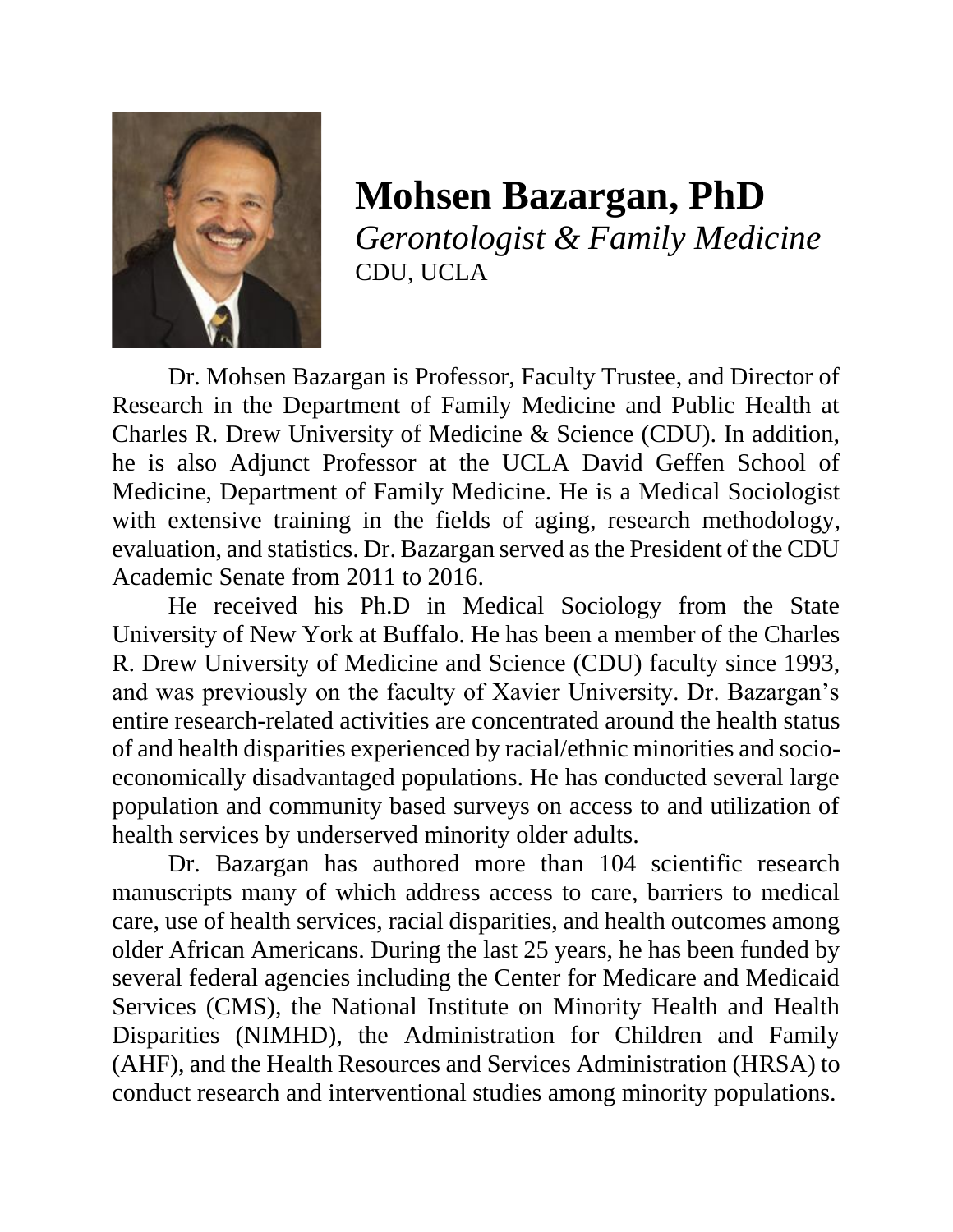

#### **Shahrzad Bazargan-Hejazi, PhD**

*Medical Sociologist & Psychiatry* CDU, UCLA

Shahrzad Bazargan-Hejazi PhD, Professor of Medical Sociology in the Department of Psychiatry, College of Medicine, Charles R. Drew University of Medicine and Science, and an Adjunct Professor in the Department of Psychiatry at the David Geffen School of Medicine at UCLA. Dr. Bazargan-Hejazi has been the lead NIH investigator and coinvestigator in several projects related to the misuse of alcohol in patients who present in emergency departments.

She is a member of the Global Burden of Disease collaborator network participation in the production, analysis, and improvement of the Global Burden of Disease, and has also collaborated in other projects related to the social aspects of disease and illness, youth empowerment health advocacy, family and community violence prevention for teens and adolescents, health services utilization improvement for Head Start families, and for underserved minorities, particularly those affected by alcohol problems, depression, injury, and violence.

She is the Associate Editor for the Journal of Injury and Violence Research, and an editorial board member for BioMed Research International, Medicine, and Clinical Medicine Insights; Women's Health Journal, among others. In addition, Dr. Bazargan-Hejazi is a member of the SafetyLit ("Safety Literature") Science Advisory Committee, a member of the World Suicidology Network, and represents Asia in the International Society for Child and Adolescent Injury.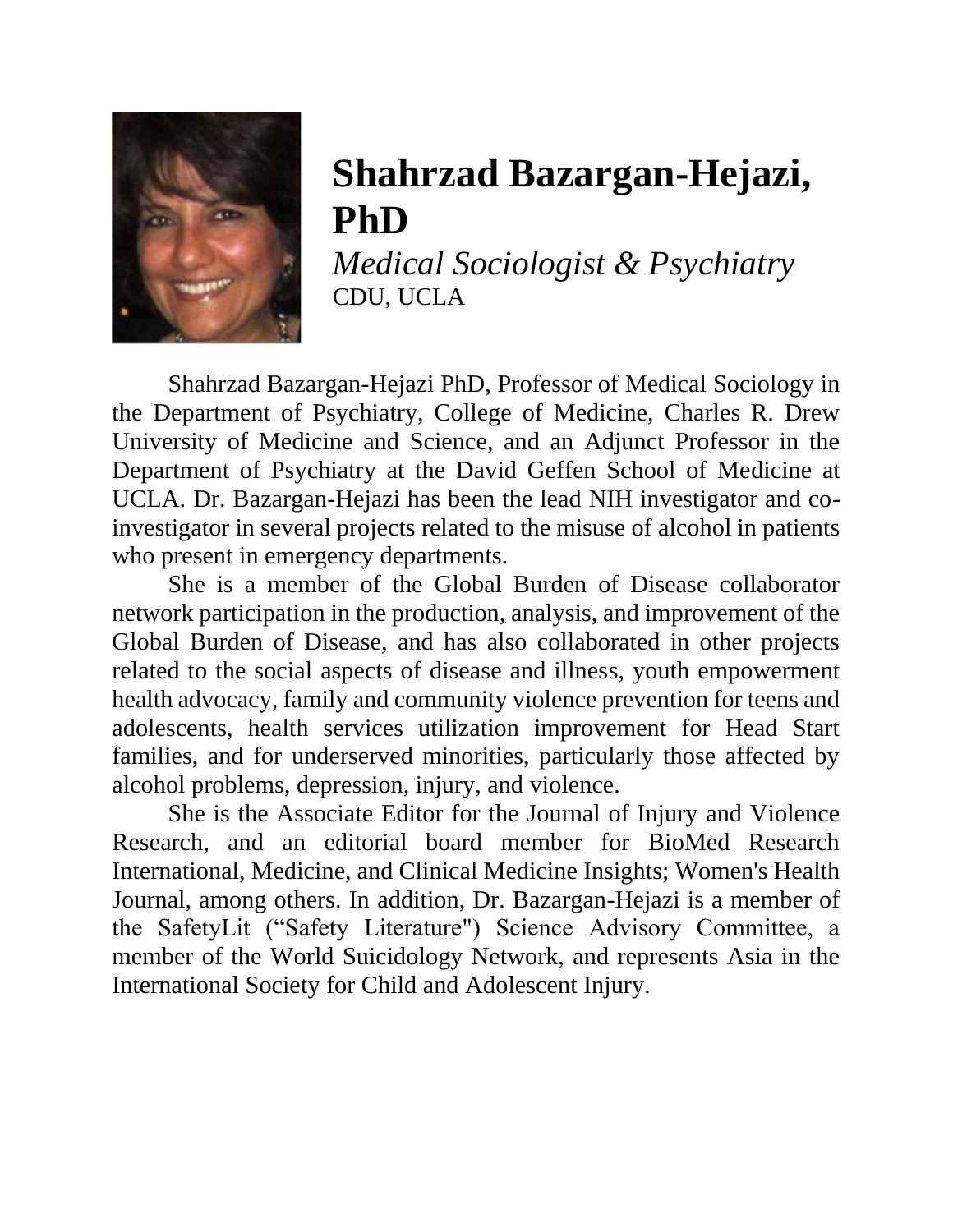

**Monica G. Ferrini, PhD** *Biochemistry and Physiology* CDU, UCLA

Dr. Ferrini holds an MS in Biochemistry and a PhD in Physiology from the University of Buenos Aires, Argentina. As a pre-doctoral and postdoctoral fellow, she worked on the interaction between estrogen and glucocorticoid receptors in the brain, as it relates to sexual dimorphism and its response to stress. During this time, she focused on the role of the glucocorticoid receptor in aging within the central nervous system and found that estradiol has a potent effect on the aged male brain in response to stress through the regulation of the glucocorticoid receptors. This was the first indication that the decreased levels of reproductive hormones modulated neuronal cytotoxicity and the impaired response to stress that occurs with aging.

In February 1999, Dr. Ferrini joined the Division of Urology at Harbor-UCLA Medical Center and LaBiomed as a visiting scholar to work on the role of inducible nitric oxide synthase (iNOS) in the central nervous system and the lower urinary tract in aging. She found that iNOS is a key factor in two opposing pathological processes, namely neurotoxicity in critical related regions of the hypothalamus during senescence, and as a defense mechanism against aging or injuryassociated fibrosis in the lower urinary tract. Due to these findings, she directed her research on the role of iNOS on fibrosis and oxidative stress in the lower urinary tract in different conditions such as Peyronie's disease, diabetes, and aging. By counteracting fibrosis and oxidative stress, the nitric oxide derived by iNOS would improve smooth muscle compliance thus enhancing erectile function.

With more than 75 papers in peer review journals in the field of neurobiology and urology, Dr. Monica Ferrini gives her expertise to the scientific community as she has been passionate about providing effective teaching, mentoring, and research training to a large number of undergraduate and graduate students.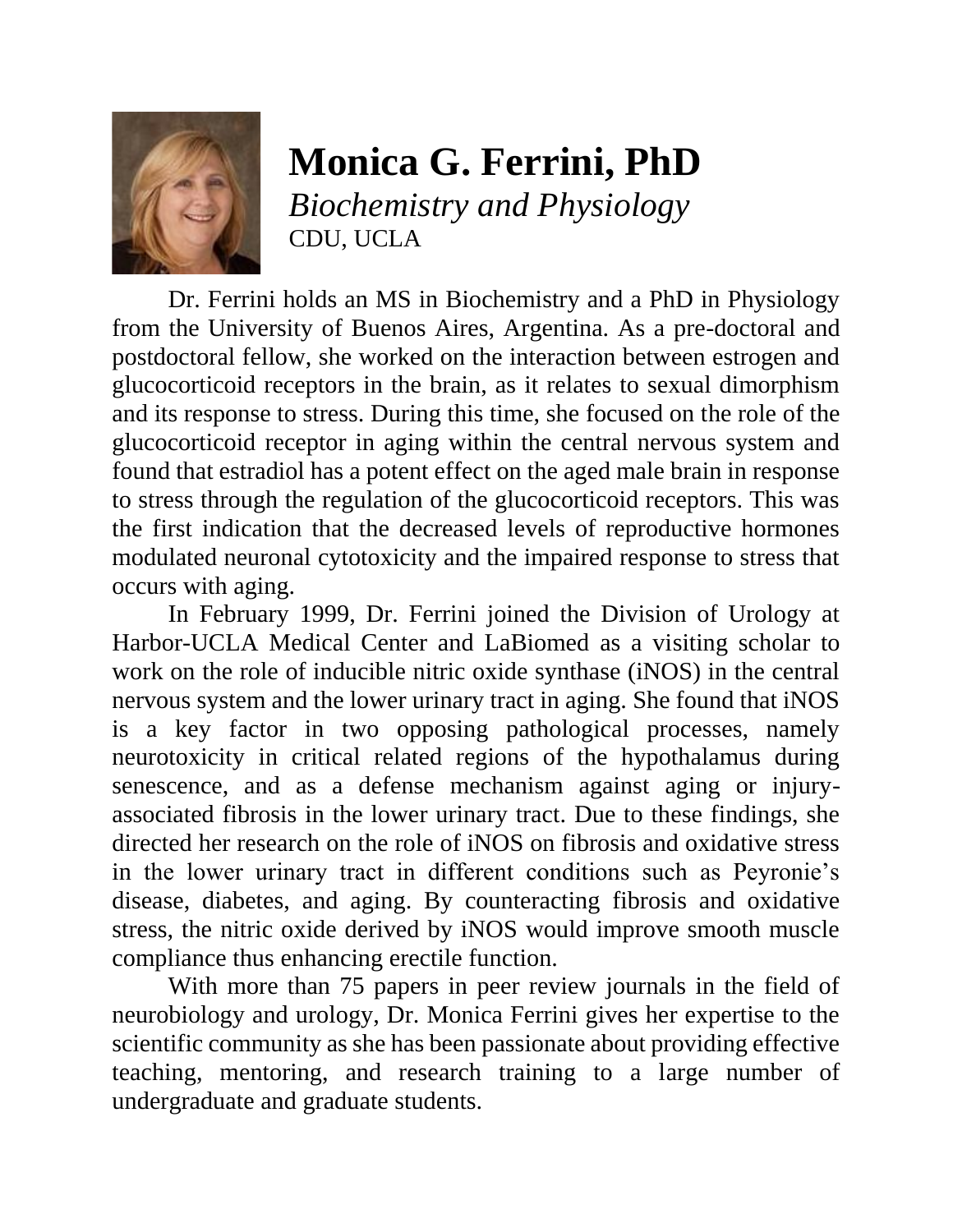

## **Stanley K. Frencher, Jr., MD, MPH**

*Urology* CDU, UCLA

Dr. Stanley Frencher graduated from the University of Michigan with a bachelor's degree in biology/sociology. He earned his medical degree from Albert Einstein College of Medicine. During medical school, he obtained a Master's degree in public health at Columbia University as a Macy's Scholar. Immediately prior to starting residency, Dr. Frencher briefly interned on Capitol Hill for Senator Charles Schumer (D-NY) working on health-related policy. He then became the first Robert Wood Johnson Clinical Scholar sponsored by the American College of Surgeons. During that time he conducted surgical quality-of-care research at UCLA/RAND, interrupting his urology residency training at Yale. After completing his residency,

Dr. Frencher was recruited to the UCLA Department of Urology as an assistant professor-in-residence, medical director of surgical outcomes and quality at Martin Luther King Jr. Community Hospital, and the lead physician of urology at Martin Luther King, Jr. Outpatient Center.

Dr. Frencher has recently been named Top Doctor by Los Angeles County's MLK Outpatient Center and one of the Top 40 Under 40 by the National Medical Association. His focus continues to be improvement of surgical quality, access to specialty care for vulnerable populations and minority men's health.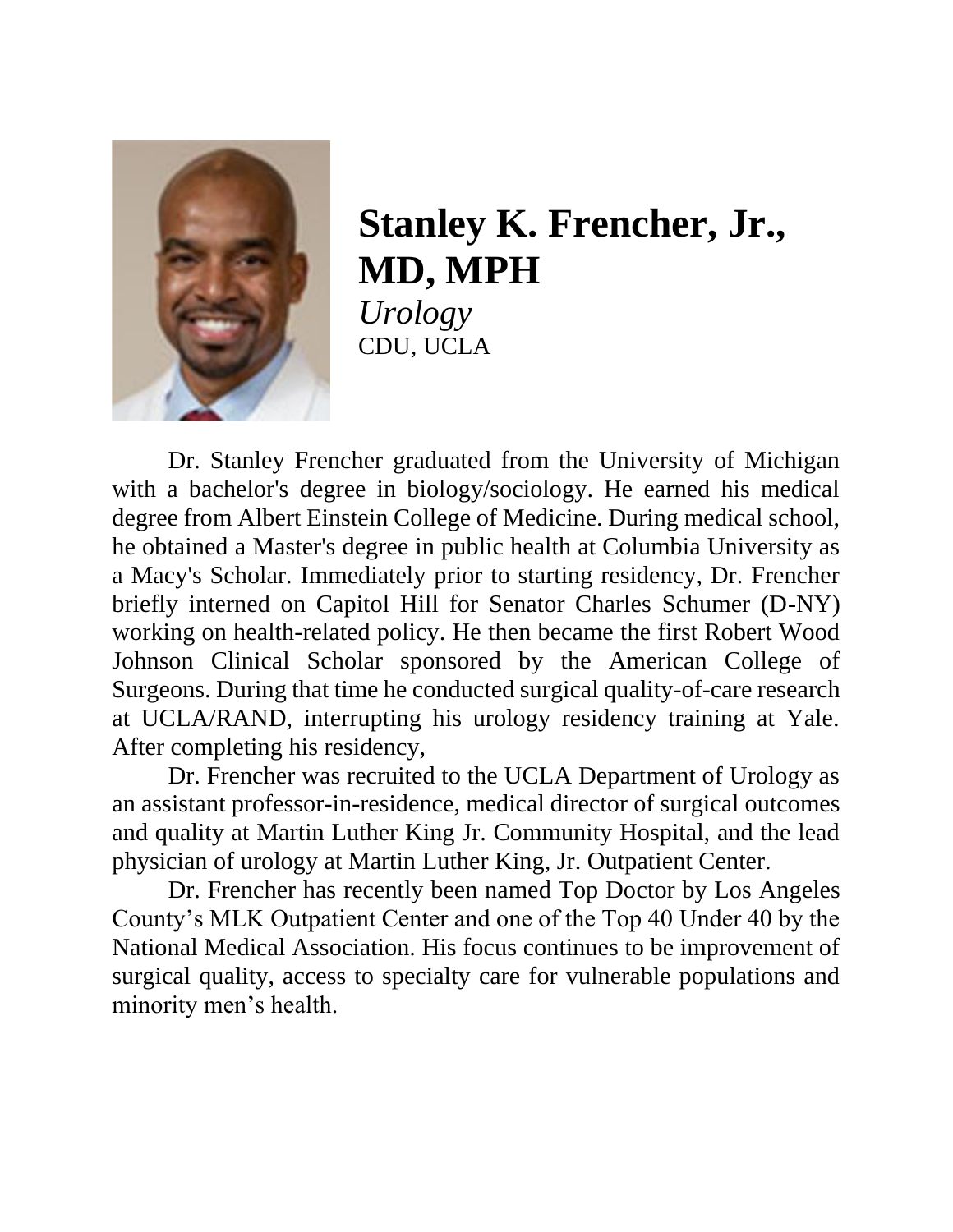

#### **Sonya Gabrielian, MD, MPH**

*Psychiatry*

VA Greater Los Angeles (VAGLA), UCLA

Sonya Gabrielian, MD, MPH, is a psychiatrist and health services researcher at the VA Greater Los Angeles (VAGLA) and the UCLA David Geffen School of Medicine. She is an investigator at the Center for the Study of Healthcare Innovation, Implementation, & Policy (CSHIIP) and the Mental Illness Research, Education, and Clinical Center (MIRECC) at VAGLA and a VA HSR&D Career Development Awardee. She is also an Affiliated Researcher at the National Center on Homelessness Among Veterans and an Assistant Professor in the Department of Psychiatry and Biobehavioral Sciences at UCLA.

Dr. Gabrielian received her MD from the UCSD School of Medicine and her MPH from the UCLA School of Public Health. She completed her residency in psychiatry at UCLA and a health services research fellowship at the VAGLA MIRECC. Her research aims to improve housing retention and community functioning among homeless adults with serious mental illness. Dr. Gabrielian is also a practicing psychiatrist in VAGLA's Community Engagement and Reintegration Service.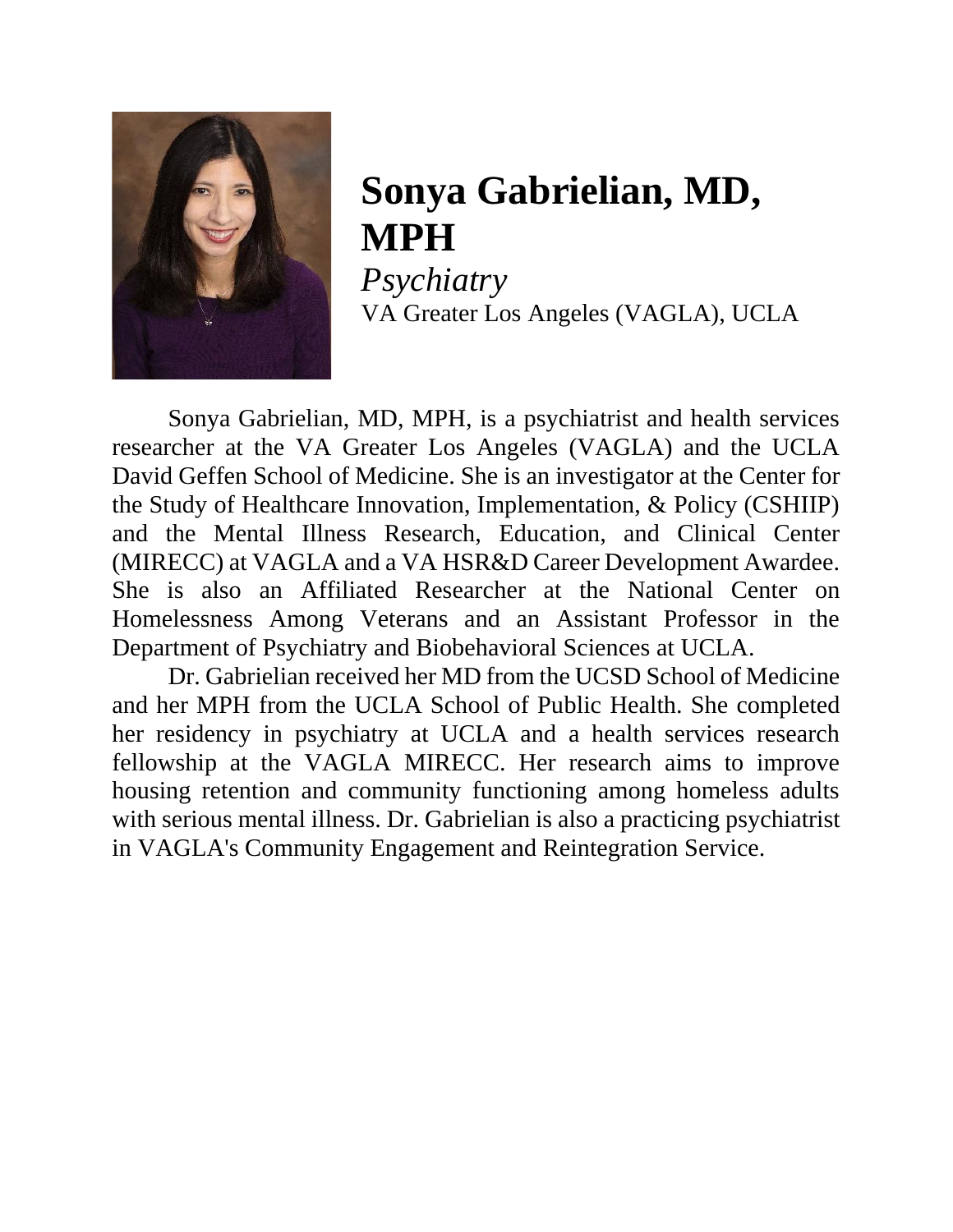

**Samatha Garbers, PhD** *Population and Family Health* Columbia University

Samantha Garbers PhD, Assistant Professor of Population and Family Health at Columbia University Medical Center. She focuses on the translation of health interventions to promote the health of women, young men, sexual minorities, and other priority populations from research into practice. At Columbia, Dr. Garbers designs and conducts evaluations of internal and external public health programs. Using her training as an epidemiologist, Dr. Garbers emphasizes working with stakeholders to integrate rigorous methods for process and outcome evaluation into interventions. She currently serves as Co-Investigator and Lead Evaluator for a five-year Office of Adolescent Health-funded randomized controlled trial of a computer-assisted motivational interviewing intervention for teen pregnancy prevention among young men. She directed the development and testing of a low-literacy, computer-based contraceptive decision-making tool.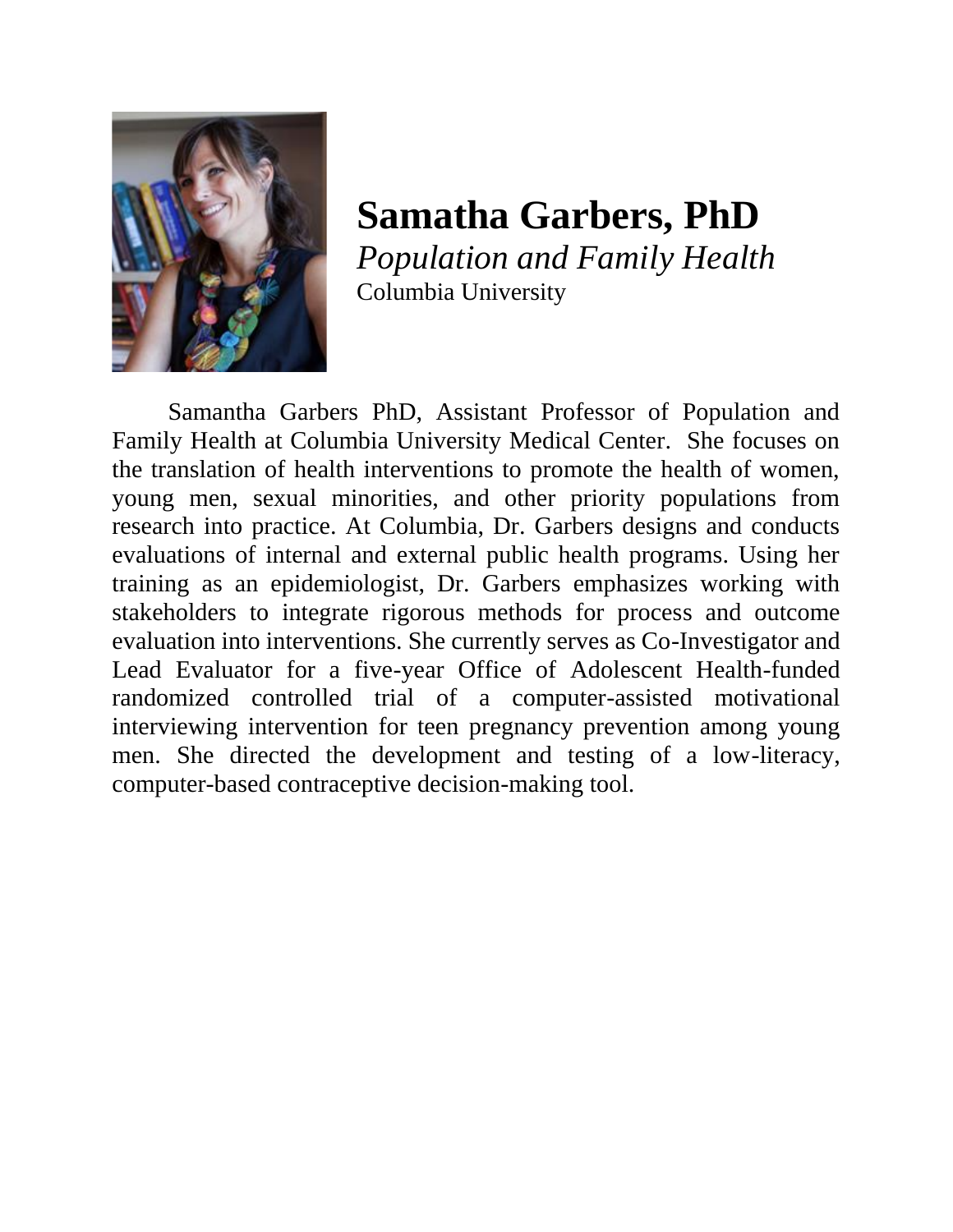

### **Melanie Gold, DO, MPH**

*Pediatrics and Population & Family Health* Columbia University

Melanie Gold DO, MPH, Professor of Pediatrics and Population & Family Health and Medical Director of School Based Health Centers at Columbia University Medical Center. Dr Gold is also the Medical Director of School Based Health Centers at Columbia University Medical Center and NY Presbyterian Hospital. She has a secondary appointment at Mailman School of Public Health.

As a Motivational Interviewing (MI) Network Trainer since 2000, Dr. Gold has conducted numerous trainings in MI and behavior change counseling in the health care setting with physicians, medical students, residents, fellows, nurses, nurse practitioners, physician's assistants, health educators, dental students, psychologists, sports physiologists, social workers, and nutritionists. Dr. Gold has expertise is several areas of alternative and complementary medicine. For nearly 20 years, she has been teaching patients and health care professionals medical hypnosis. In June 2013, she passed her board certification examination in Medical Acupuncture and has been a Reiki Master since 2008. She uses osteopathic manipulation to treat common adolescent musculoskeletal conditions.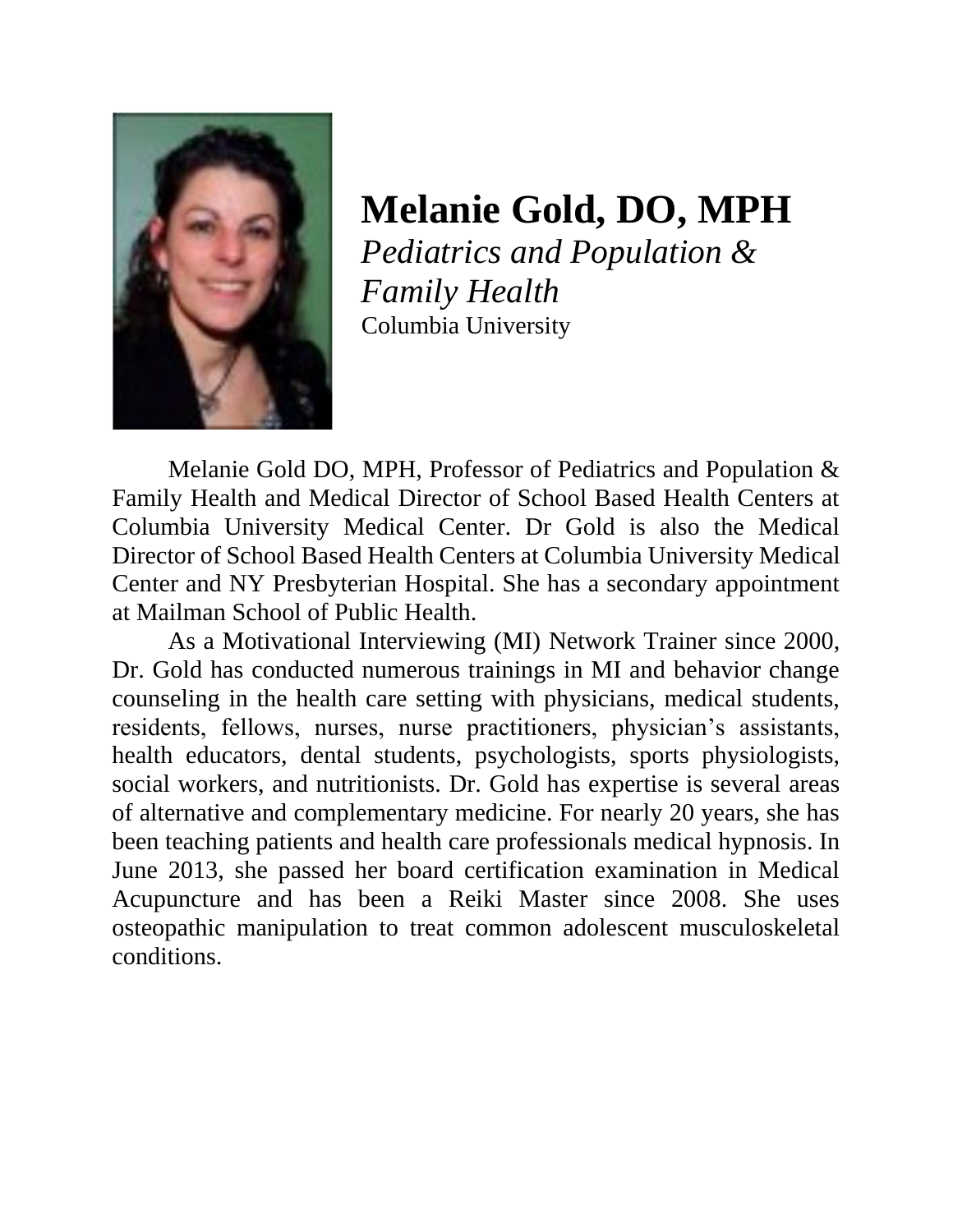

#### **Nina T. Harawa, PhD, MPH** *Epidemiology* CDU, UCLA

Dr. Nina Harawa, is an Associate Professor-in-Residence with the David Geffen School of Medicine at UCLA and an Associate Professor with Charles R. Drew University of Medicine and Science, where she leads CDU's HIV Cluster. She co-Directs the policy core of CHIPTS and the National Coordinating Center for the NIA-funded Resource Centers for Minority Aging Research (RCMAR) at UCLA.

Trained in Epidemiology, Dr. Harawa's research involves understanding trends in HIV and other sexually transmitted infections and developing effective, culturally relevant interventions for prevention, care, and treatment. She has conducted innovative research with a variety of populations – including high-risk African American men, sexually active African American and Latina women, older adults, and incarcerated and post-incarcerated men. Much of this work has involved partnering with local governmental and community organizations in order to address health issues in populations that experience major health disparities. She currently co-leads a multi-site NIDA-funded study examining the impacts of incarceration and related interventions and policies on HIV in Black men who have sex with men. She also serves as one of the Principal Investigators on a new NIDA-funded study to promote linkage to and retention in HIV care for young MSM following release from jail.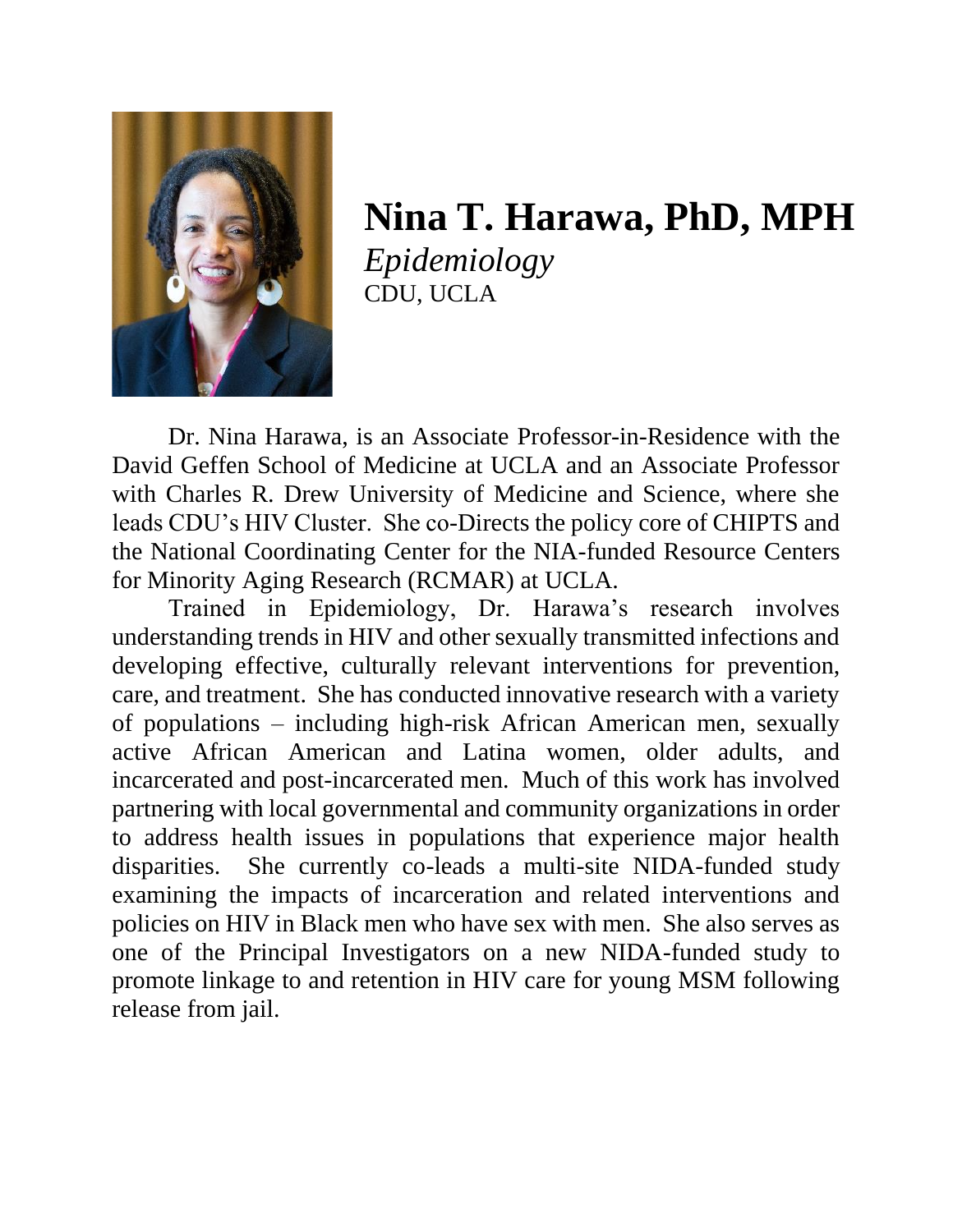

**Eric Houston, PhD** *HIV* CDU, UCLA

Eric Houston, PhD is a clinical psychologist with research interests focusing on the role of cognitive processes and psychosocial distress as factors in health disparities related to HIV. Much of his recent work examines how technology can be used to strengthen our understanding of these factors and address their impact through interventions aimed at promoting engagement with HIV care and treatment adherence among patients who are lost to follow up or are vulnerable to dropping out of care.

Dr. Houston has served as principal investigator for a web-based pilot study designed to reach these patients and was principal evaluator for a community-based intervention aimed at promoting the health status of young African-American MSM living with HIV. His research has been published in leading peer-reviewed scientific journals and presented at national conferences.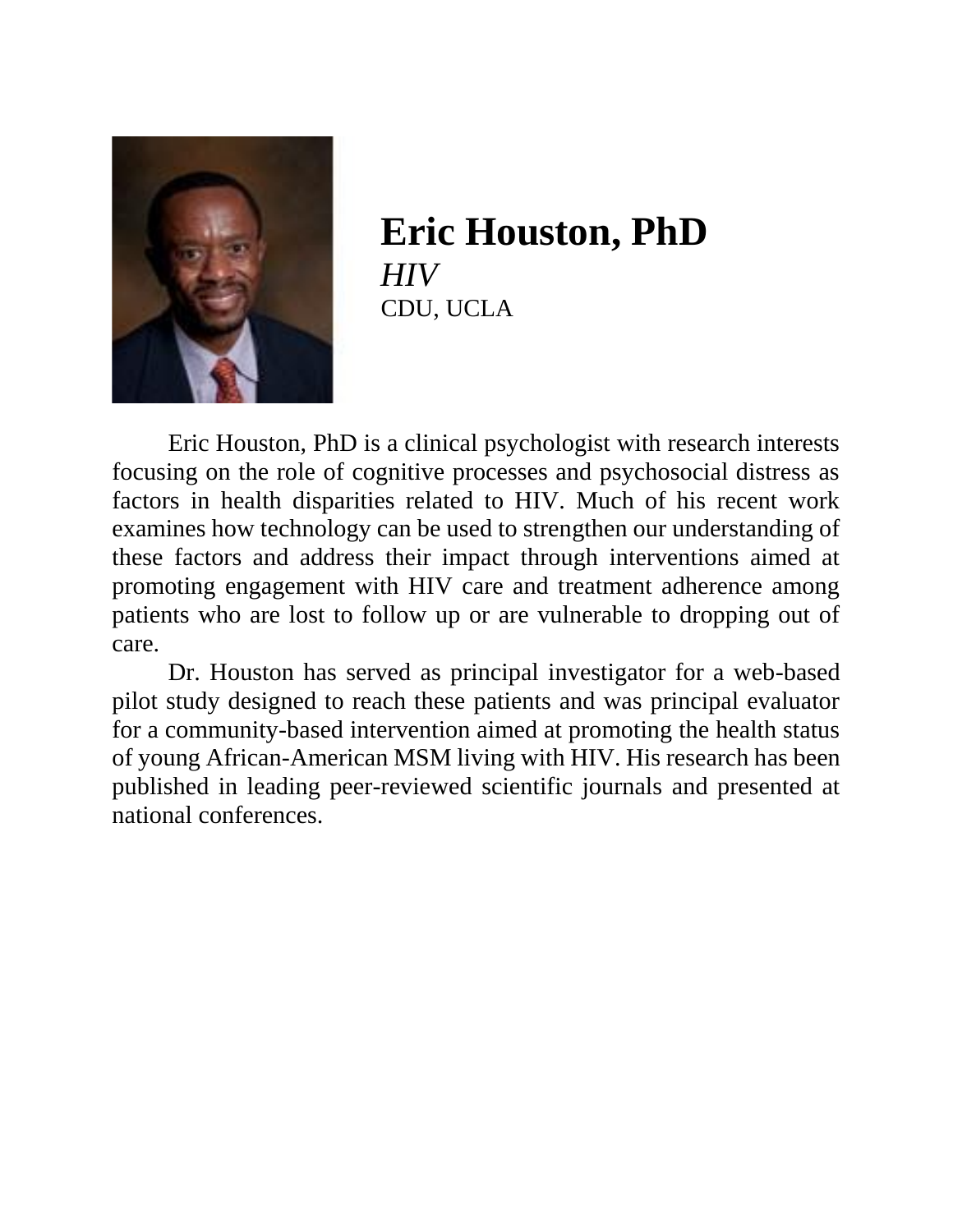

#### **Dulcie Kermah, EdD, MPH** *Biostatistics* CDU

Dulcie Kermah has been a Biostatistician at Charles R. Drew University (CDU) for over a decade. As a team member of the Research Design and Biostatistics Core at CDU, Dr. Kermah's primary responsibility involves providing support to CDU faculty, students and staff and other collaborators. Her duties include designing databases for data cleaning, statistical consultation, data management, study design, performing statistical analyses and authoring statistical section in research protocol, manuscripts, abstract and presentations. Additionally, she mentors and provides support to students working on their research projects and thesis. She also helps them with their data collection, management, analyses and dissemination of results.

Dr. Kermah has a decade experience using and analyzing large databases. Dr. Kermah received her Master of Public Health degree with an emphasis in Biostatistics from the University of California, Los Angeles, and her Doctorate degree in Educational Leadership from University of Southern California.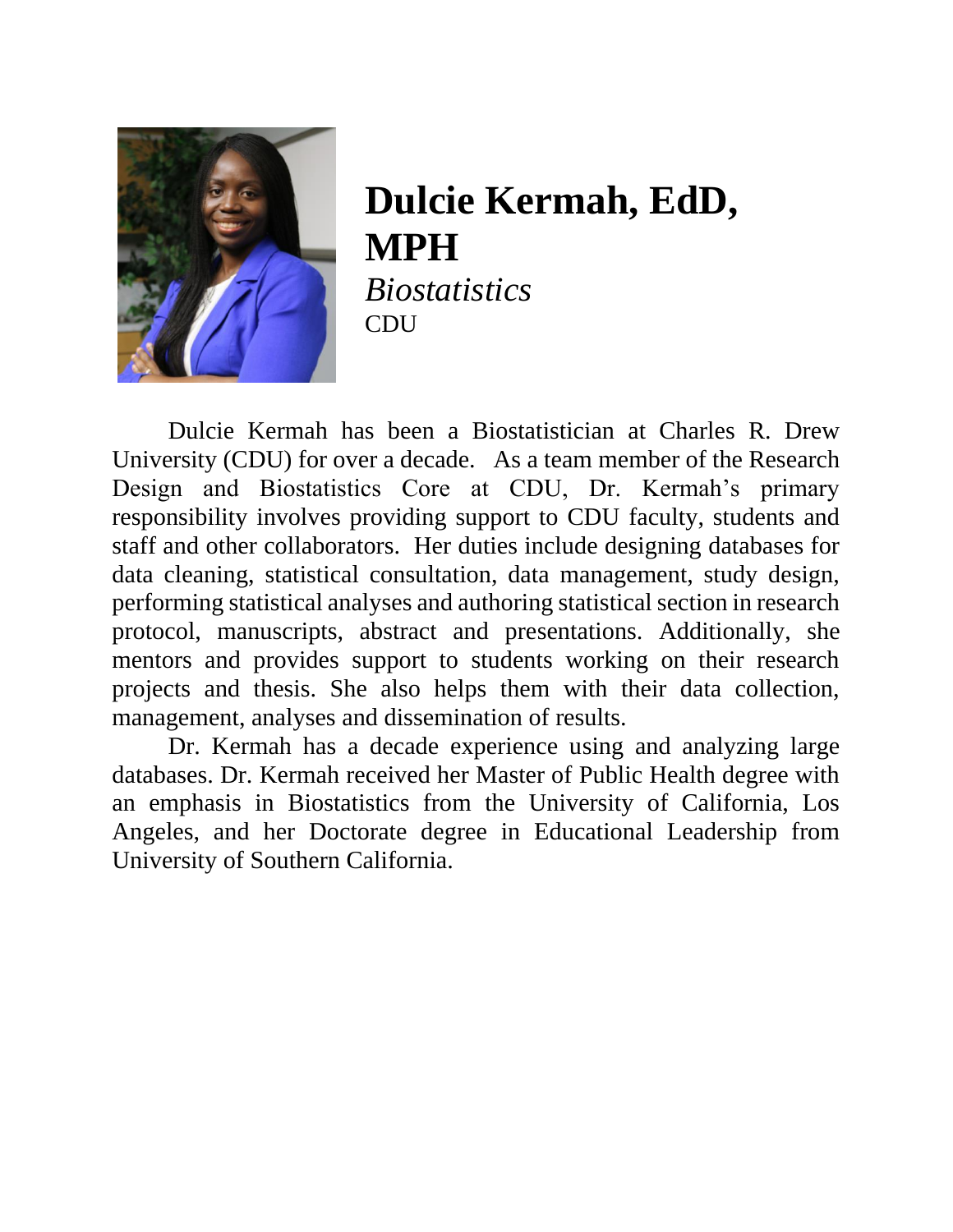

#### **Omid Khorram, MD, PhD** *Ob/Gyn*  CDU, UCLA

Dr. Khorram is Professor of Ob/Gyn at David Geffen School of Medicine and Chief of Division of Reproductive Endocrinology and Infertility at Harbor-UCLA Medical Center. He is board certified in OB/Gyn and Reproductive Endocrinology and Infertility, and is an active clinician scientist. His basic science research interests are pathogenesis of fibroid tumors with particular focus on the role of noncoding RNAs, and the second area of focus is mechanisms underlying fetal programming of chronic adult diseases with special emphasis on vascular fibrosis. His research has been funded by NIH and American Heart Association.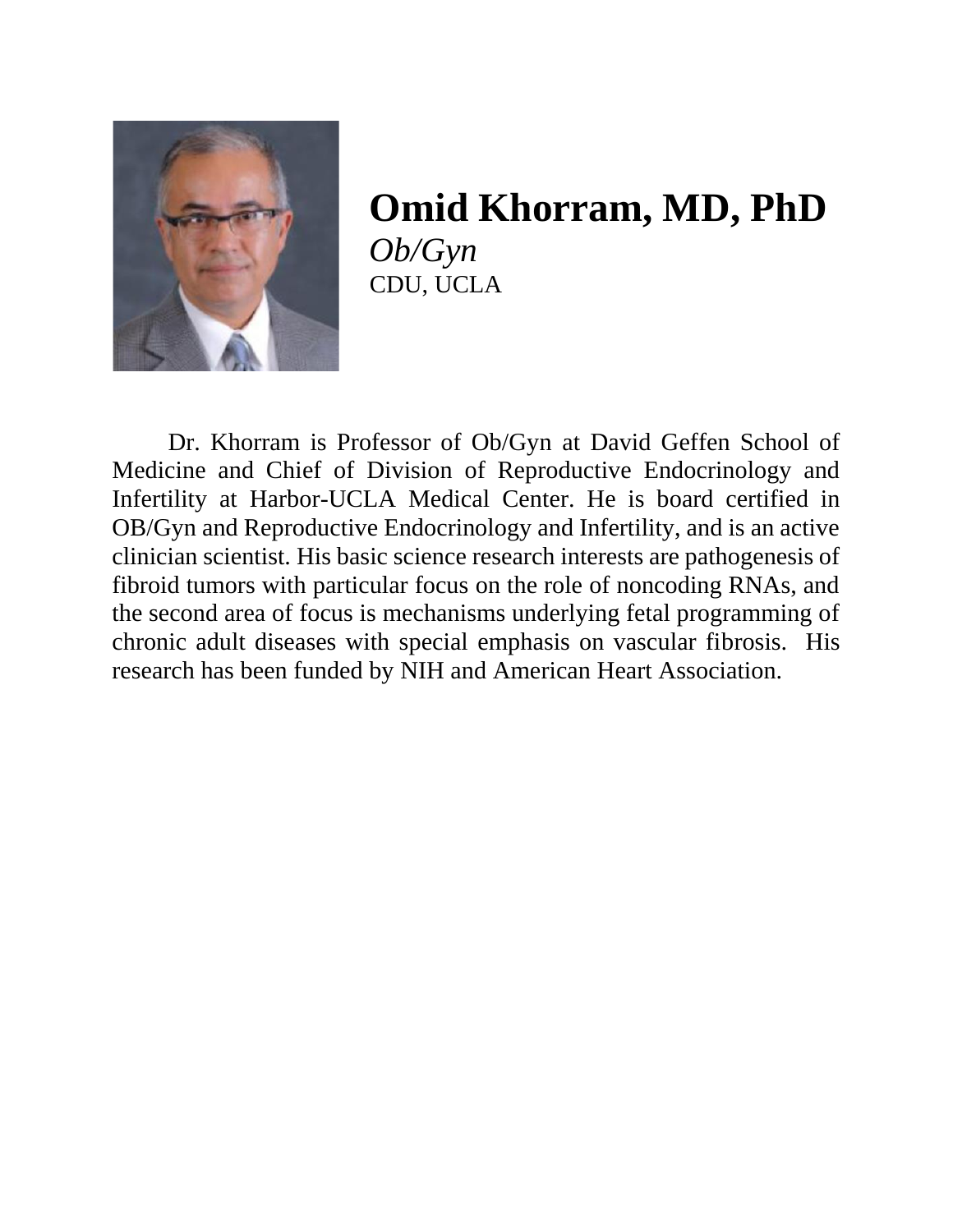

**Kristen Kipps, MD** UCLA

Kristen Kipps, MD is a hospitalist and former course chair of the Medical Spanish preclinical selective at UCLA.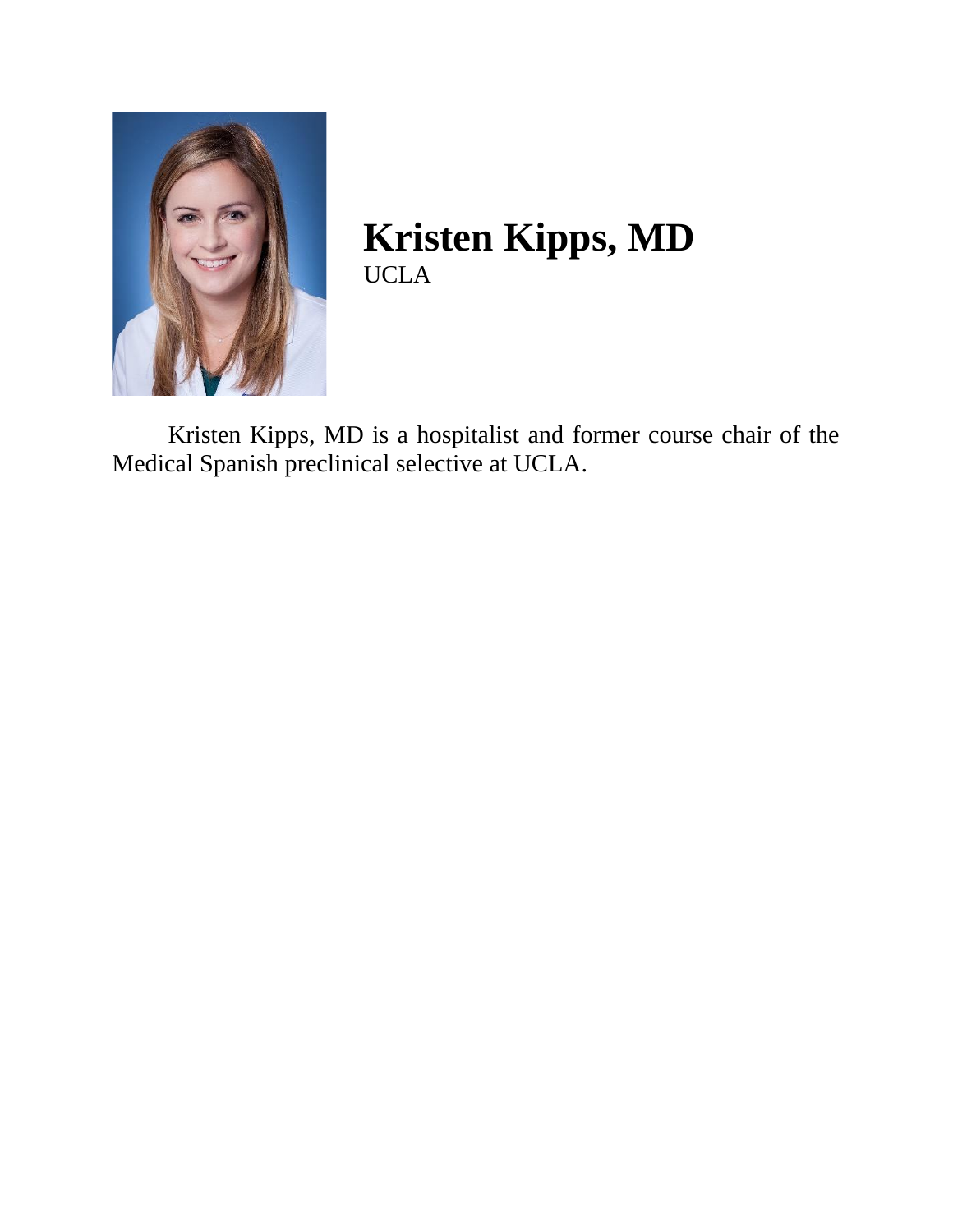

**Jane Lee, MD, PhD** *Surgery* UCLA

Jane Lee, MD, PhD is a Clinical Instructor in the Division of Liver and Pancreas Transplant in the Department of Surgery at the David Geffen School of Medicine at UCLA. Dr. Lee received her MD from SUNY Stony Brook School of Medicine. She received her PhD from the Department of Neuroscience at SUNY Stony Brook. She studied stem cell biology as it pertains to neuronal regeneration. She completed her general surgery residency at the University of Nebraska in the Department of Surgery. She came to UCLA to further her surgical career in liver transplant as a fellow. Dr. Lee's current research interests include quality improvement of critical care processes and the socio-economics of liver transplantation.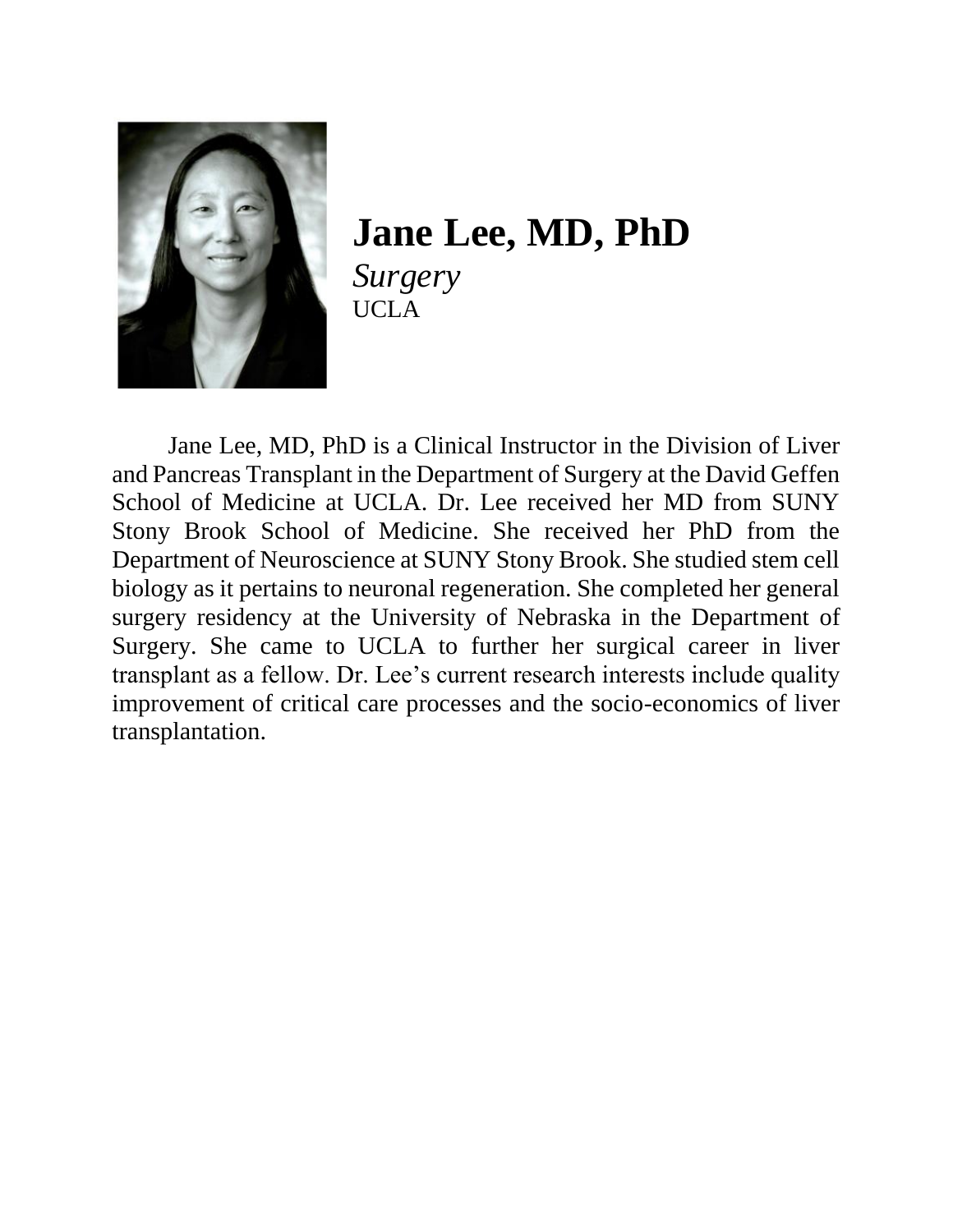

#### **Steven L. Lee, MD, FACS, FAAP** *Pediatric Surgery* CDU, UCLA

Dr. Steven Lee is a Clinical Professor of Surgery and Pediatrics at the David Geffen School of Medicine at UCLA. He is also the Division Chief of Pediatric Surgery at Harbor-UCLA and the Associate Program Director for Surgery Residency at Harbor-UCLA. Prior to his current position, Dr. Lee was Regional Chief of Pediatric Surgery for Southern California Kaiser Permanente. He graduated UCLA with a B.S. in Biochemistry and received his M.D. from the UC Davis School of Medicine. Dr. Lee completed his General Surgical Residency at UC Davis Health System and Pediatric Surgery at Seattle Children's Hospital. He is an active investigator and has authored over 100 peer-reviewed publications. Finally, Dr. Lee is obtaining an Executive MBA at the Anderson School of Management at UCLA.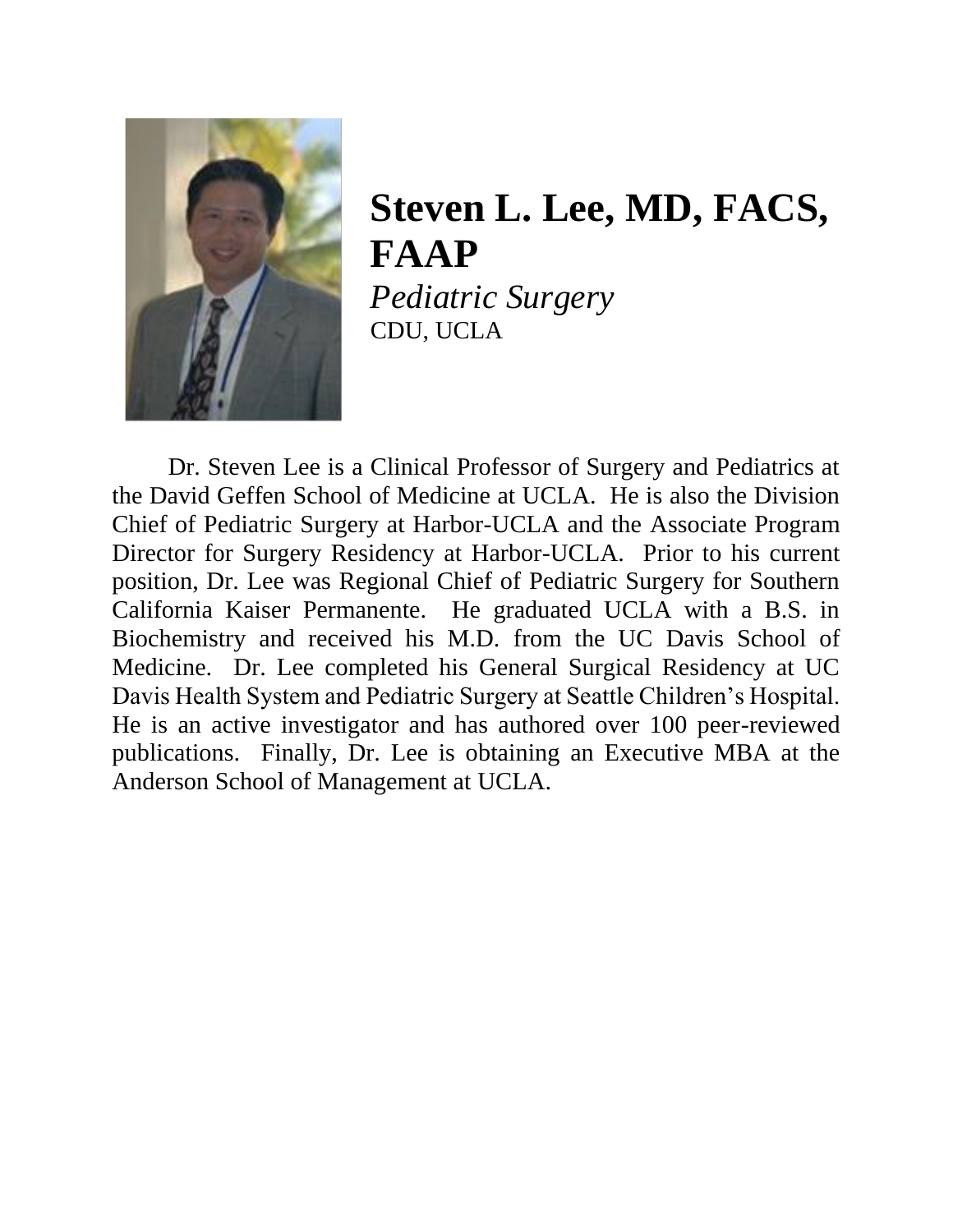

**Margarita Loeza, MD** *Family Medicine* UCLA

Margarita Loeza, MD is a graduate of the University of California School of Medicine at San Diego. She attended Occidental College where she completed a degree in Biology. Dr. Loeza trained at the San Bernardino County Hospital in the department of Family Medicine. During residency she was chosen to serve as the Associate Chief Resident. After residency, she returned to the Venice Family Clinic, a Federally Qualified Health Center, where she and her family were once patients in order to volunteer. In 2001, Dr. Loeza started as a staff physician at the Venice Family Clinic (VFC).

Dr. Loeza is currently the Chief Medical Information Officer at VFC. She is the physician consultant for Santa Monica Malibu Unified School District. Dr. Loeza has a school based teen clinic at Santa Monica High School. She is a strong proponent for reproductive justice for young women. Dr. Loeza has a passion for global health. She is the faculty advisor for UCLA Flying Samaritans who run a monthly clinic in Tijuana. Dr. Loeza helps deliver free health care along with other volunteers to a small community. Because she is a proponent of social justice, Dr. Loeza volunteers a Homeboy Industries on a monthly basis performing laser tattoo removal on former gang members. She is a mentor to medical and pre-health students. Dr. Loeza joined Alliance in Mentorship to inspire young Latino students to study medicine. Dr. Loeza is currently the faculty advisor for the Latino Medical Student Association for UCLA and Drew. Dr. Loeza is the daughter of Mexican Immigrants, first in her family to attend college.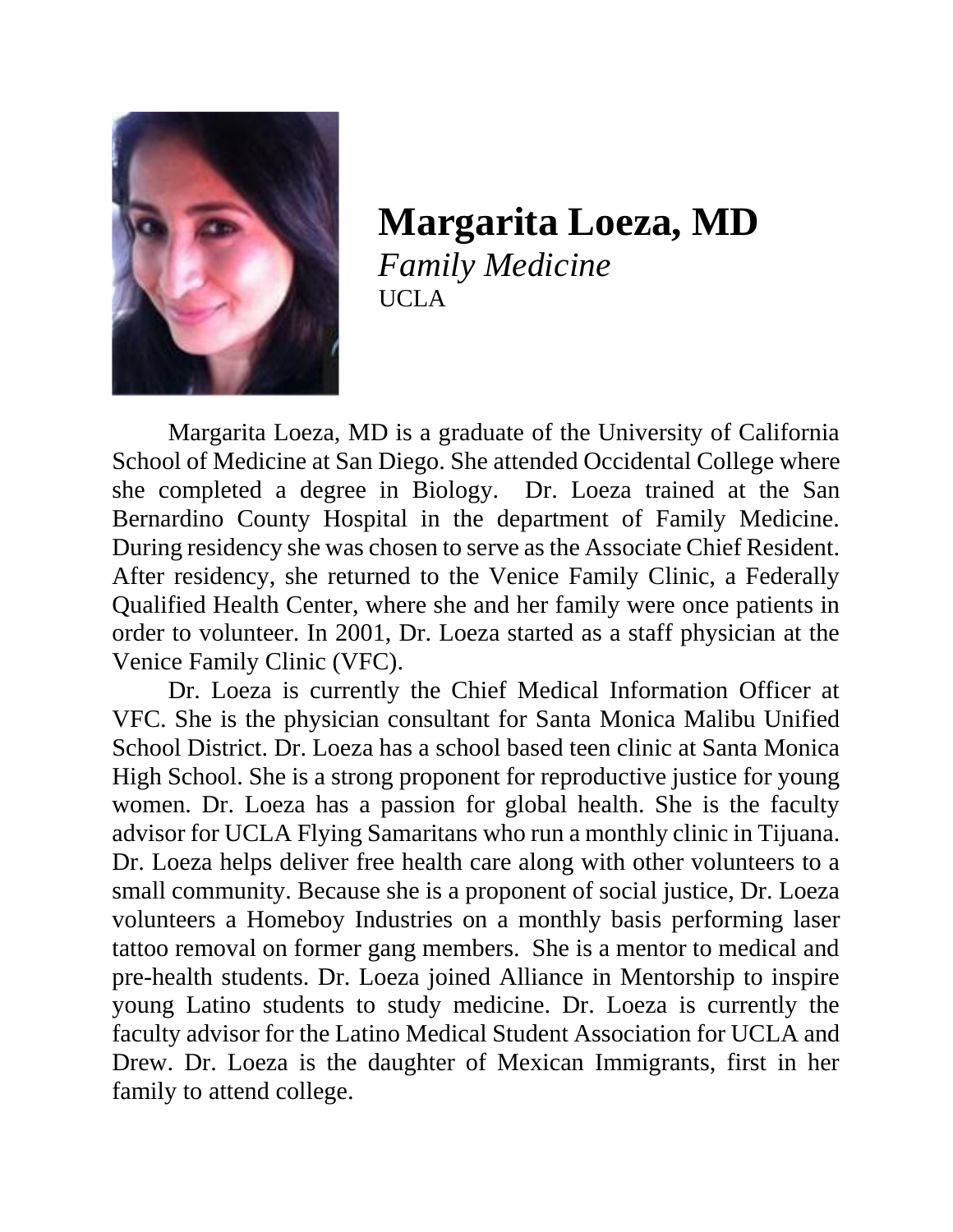

**Neil Patel, MD** *Emergency Medicine* VA Greater Los Angeles (VAGLA), UCLA

Neil Patel currently serves as Chief of Emergency Medicine at the Greater Los Angeles VA Healthcare System and is an Associate Clinical Professor of Emergency Medicine at the David Geffen School of Medicine at UCLA. He has a passion for medical education and enjoys teaching medical student at DGSOM as well as interns and residents at the West Los Angeles VA Medical Center and at Harbor-UCLA.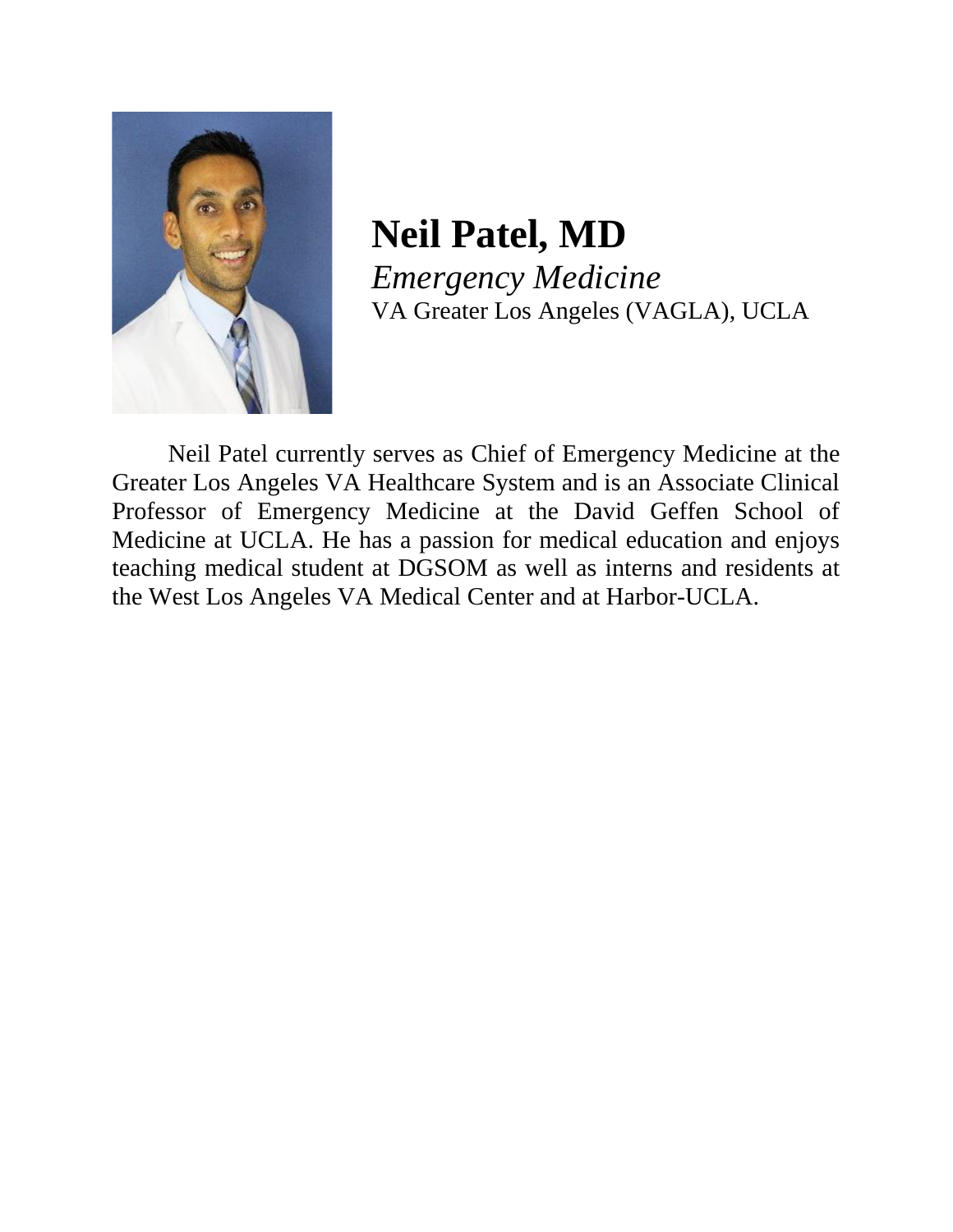

### **Darlene Parker-Kelly, MSLS**

*General Studies, College of Science & Health* **CDU** 

Darlene Parker Kelly, MSLS is the Director of Library/Learning Resource Centers at Charles Drew University of Medicine and Science. For the past 8 years, Darlene has been involved in transforming the University Library to a place where students and faculty collaborate using invaluable library resources. In addition, Darlene teaches the Information Literacy and Research Methods in the College of Sciences & Health, and in the School of Nursing. Darlene is passionate about information literacy, health and the well-being of mankind.

Ms. Parker-Kelly believes education and information are partners in empowering each of us to become healthier individuals and/or to becoming an advocate for others. She actively participates in scholarly publications, and she is the recipient of several Express Awards through the Pacific Southwest Regional Medical Library at the Louise M. Darling Biomedical Library at UCLA, and frequently participates in local and national conferences. Prior to the CDU appointment, Darlene was employed at Morehouse School of Medicine in Atlanta, Georgia for 21 years.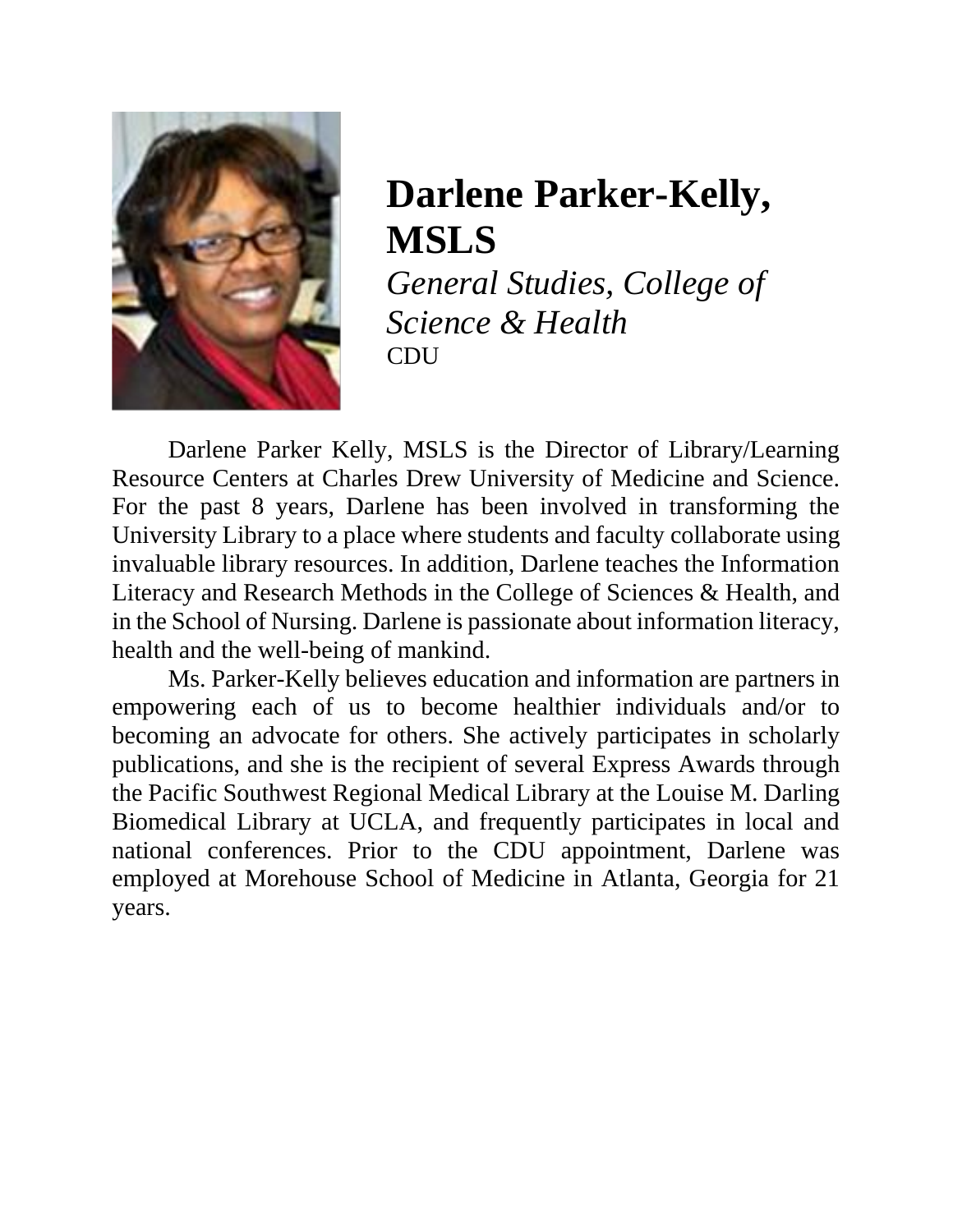

## **Colin L. Robinson, MD, MPH**

*Internal Medicine and Pediatrics* UCLA

Colin Robinson, MD, MPH is a Med-Peds physician at UCLA and an Assistant Program Director for both the Med-Peds and Internal Medicine-Primary Care programs. Dr. Robinson completed his undergraduate education at Washington University in St. Louis, and received his MD/MPH degrees from Tufts University. He trained in Med-Peds at UCLA and served as Chief Resident in Medicine. He has a particular passion for patient advocacy as well as physician language training. To that end, he runs the health policy/advocacy curriculum for the UCLA Med-Peds and Internal Medicine-Primary Care programs, and has run the DGSOM Medical Spanish Selective for several years.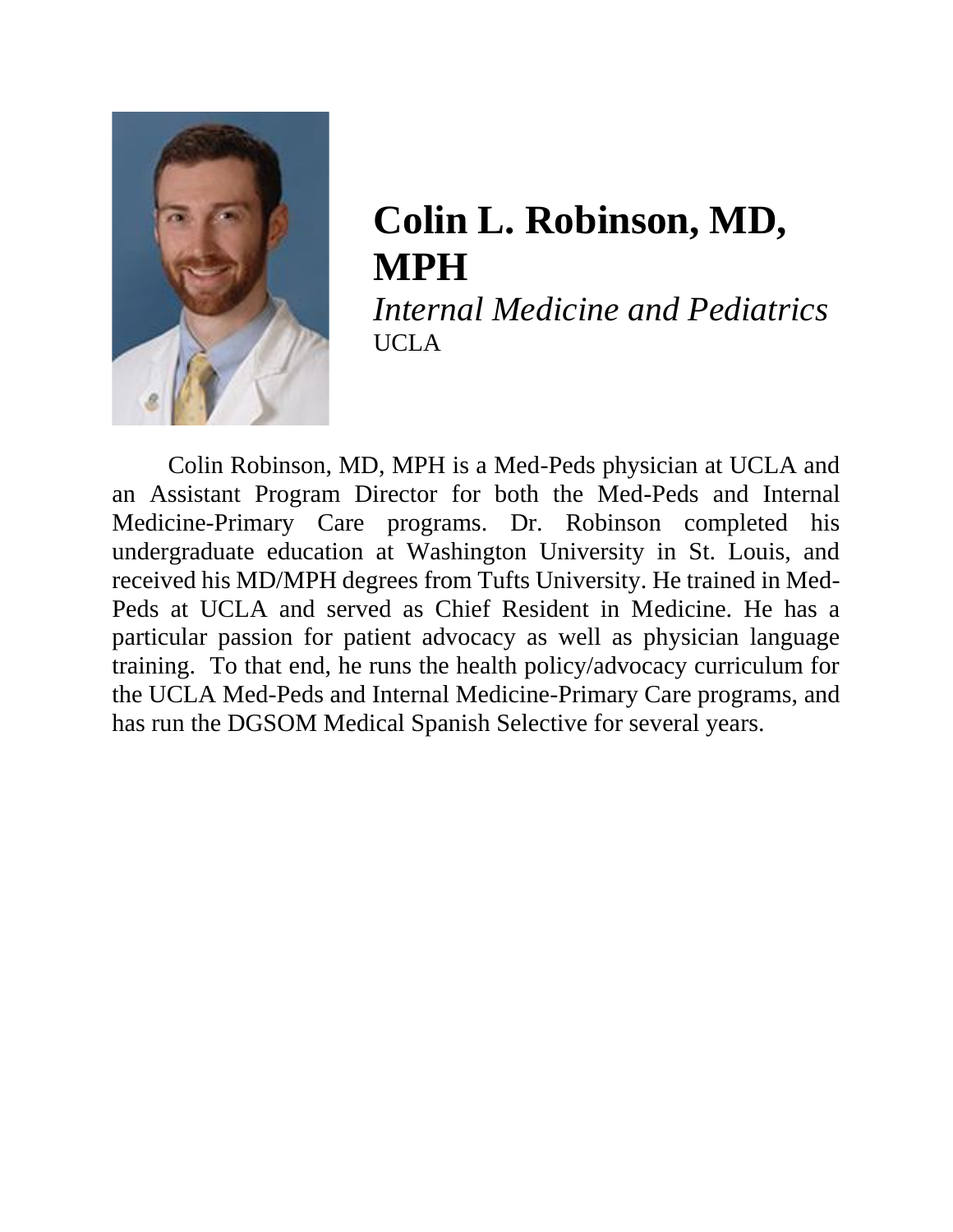

#### **Breena R. Taira, MD, MPH, CPH, FACEP**

*Emergency Medicine* UCLA

Dr. Taira is an emergency physician and the Director of Research for the Department of Emergency Medicine at Olive View-UCLA Medical Center. In 2016, she became director of the Section of International and Domestic Health Equity and Leadership (IDHEAL) for the UCLA Department of Emergency Medicine whose mission is to define and promote the role that academic emergency medicine can play in the promotion of health equity and elimination of health disparities locally, nationally and globally. (*[www.idheal.org](http://www.idheal.org/)*)

Dr. Taira is also the U.S. Director of Project SEMILLA, a non-profit collaboration of U.S. and Nicaraguan health care professionals aimed at improving emergency health care capacity in Latin America. The group has developed and implemented multiple open-access, language and resource appropriate curricula for Central American health care providers and given free trainings to over 500 Nicaraguan health care professionals (*www.projectsemilla.org*).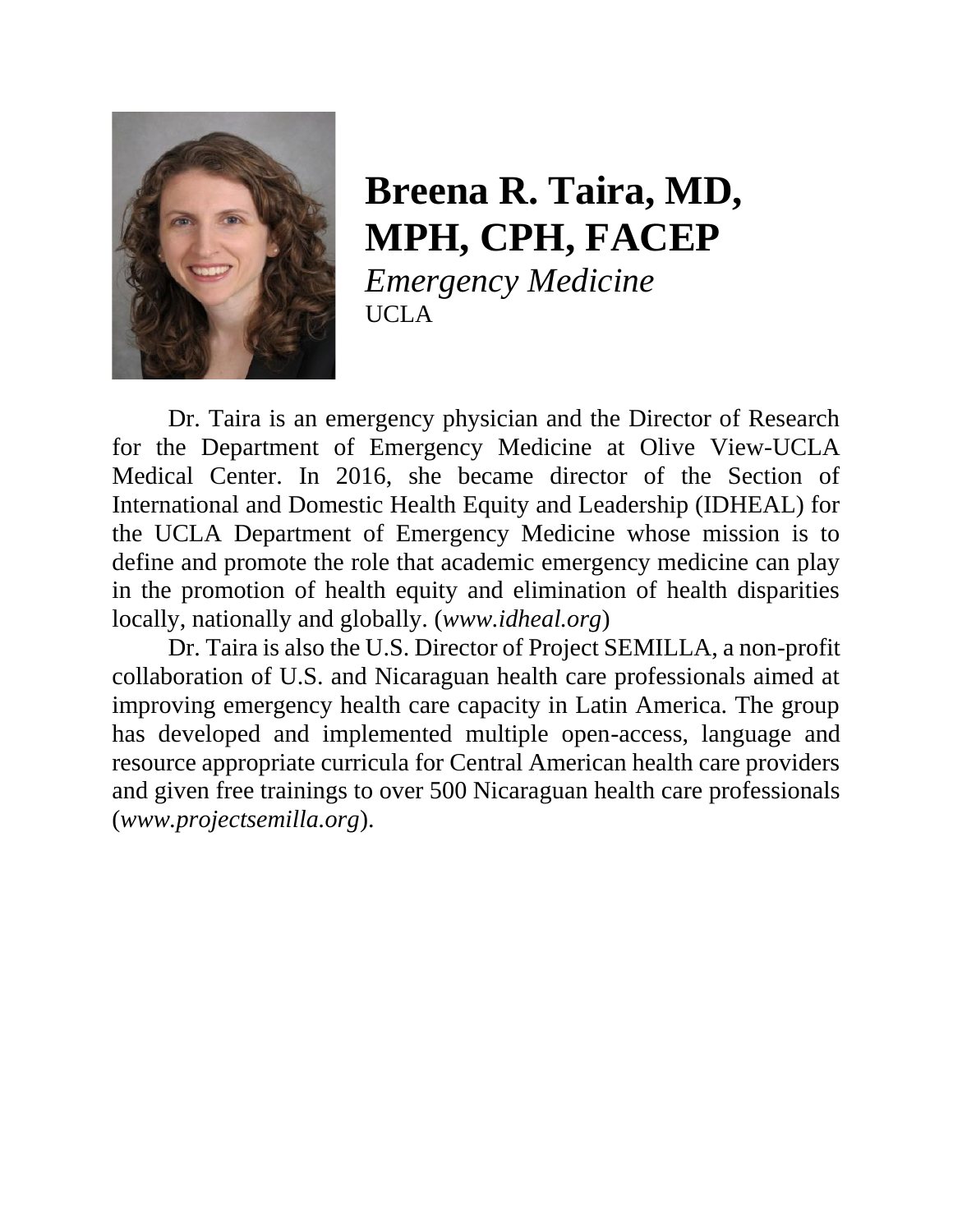

#### **Senait Teklehaimanot, MPH** *Biostatistics* **CDU**

Senait Teklehaimanot is a Biostatistician and a faculty at Charles Drew University of Medicine and Science. She received her Master's degree in Biostatistics from Loma Linda University school of Public Health. She has participated in a wide variety of NIH funded research studies in various capacities and provided statistical support to researchers, Community Faculty, Medical, MPH and Nursing students.

Her expertise includes designing survey studies, power and sample size calculation, data management, data analysis, authoring statistical section in research protocols, manuscripts, abstracts and presentations. She also have more than 20 years of experience using or analyzing large data sets sponsored by National Center for Health Statistics (NCHS), Centers for Disease Control and Prevention (CDC), US Department of Health and Human Services (DHHS) and National Cancer Institutes (NCI).

She enjoys collaborative research and has special interest in health disparity research. As a team member of the study Design Biostatical and Data Management Core at CDU, Senait Teklehaimanot is an experienced Biostatistician primarily supports the core's research methodology and study design services.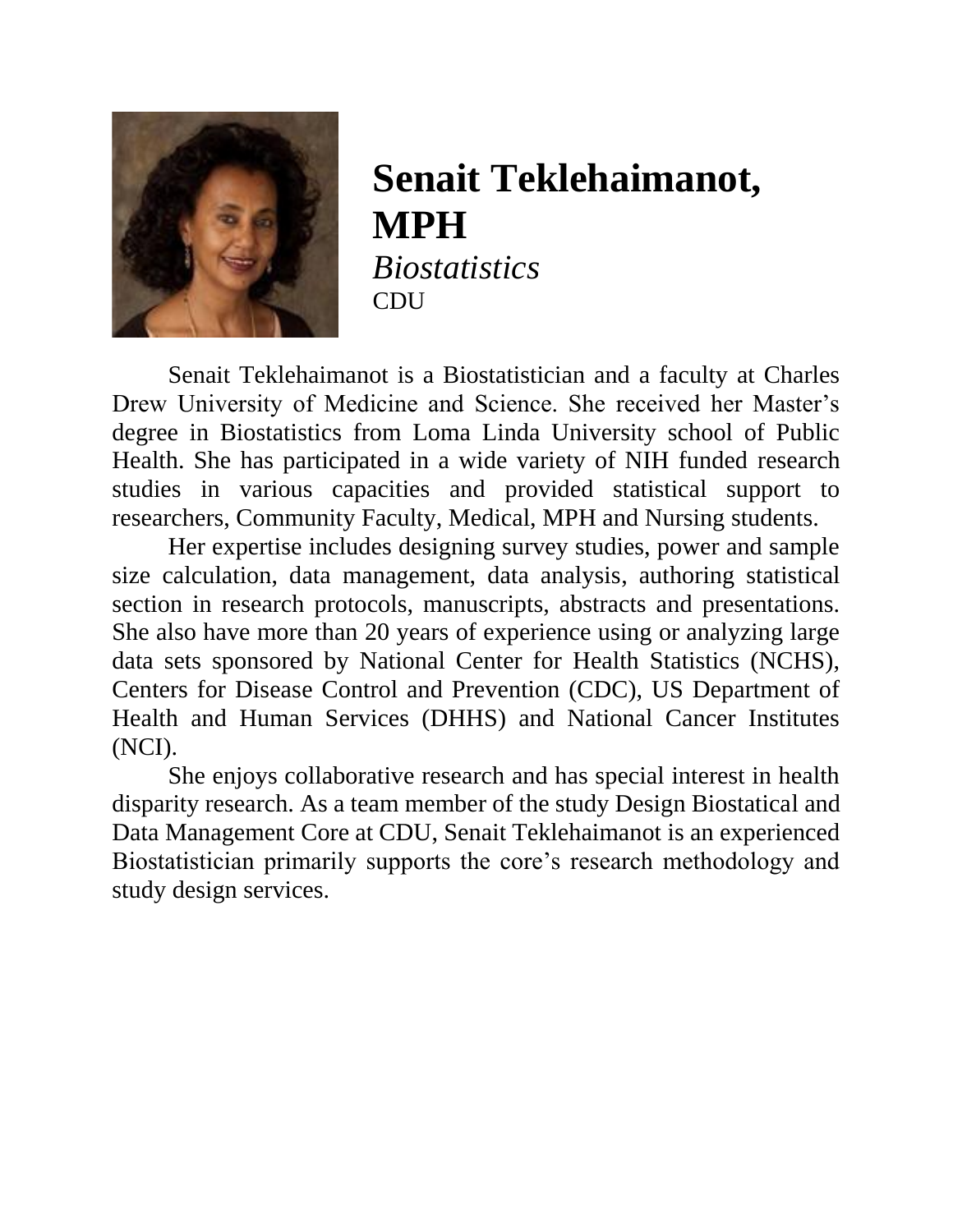

#### **Mitchell Wong, MD, PhD** *General Internal Medicine and Health Services Research* UCLA

Dr. Mitchell Wong is a Professor of Medicine at UCLA in the Division of General Internal Medicine and Health Services Research and Vice Chair of Medicine for Research Training. He received his undergraduate degree from Williams College in 1989 and his medical degree from UC San Francisco in 1994. He obtained his clinical training in General Internal Medicine at The New York Hospital/Cornell Medical Center. After completing a PhD in Health Services Research from the UCLA School of Public Health, he joined the UCLA faculty in 2001. His research focuses on how education, school environments and social networks influence health.

He is currently funded by NIDA to examine the impact of successful school environments on adolescent health and health behaviors (tobacco, alcohol, drug use, sexual behavior and engagement in violence). He is also the director of the UCLA/CTSI Healthy Neighborhood Schools Initiative, which develops, tests, and disseminates school-based interventions to improve the health of low-income adolescents. He has published in the top journals of his field including The New England Journal of Medicine, American Journal of Public Health, and Pediatrics. He is highly successful researcher and has obtained almost \$6M in NIH funding since 2010 to support his work on education and health.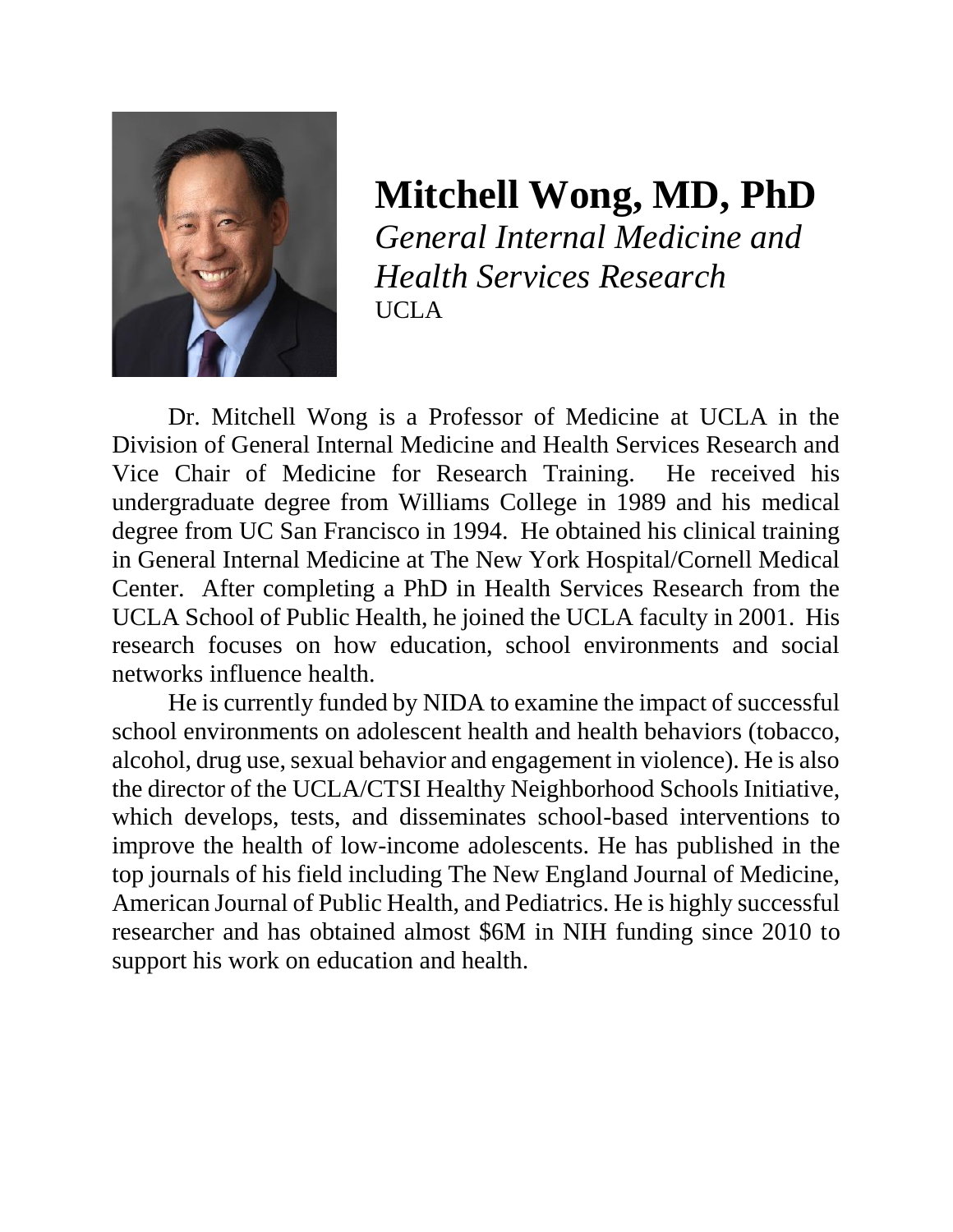

**Wesley Yin, PhD** *Public Policy Research* UCLA

Wes Yin is an associate professor in the Department of Public Policy and the Anderson School of Management at UCLA, and is a Faculty Research Fellow at the National Bureau of Economic Research. Prior to coming to UCLA, Yin served as Acting Assistant Secretary of Economic Policy at the Department of Treasury, and as a Senior Economist in the White House Council of Economic Advisers. He also taught at Boston University and the University of Chicago, and was a Robert Wood Johnson Scholar in Health Policy at Harvard University.

Yin's research interests are in the areas of health, economic development, industrial organizations and public finance. His current research studies the relationship between economic growth and the formation of private markets; and how information, income, and competitive forces impact the delivery of health care in developed and developing countries.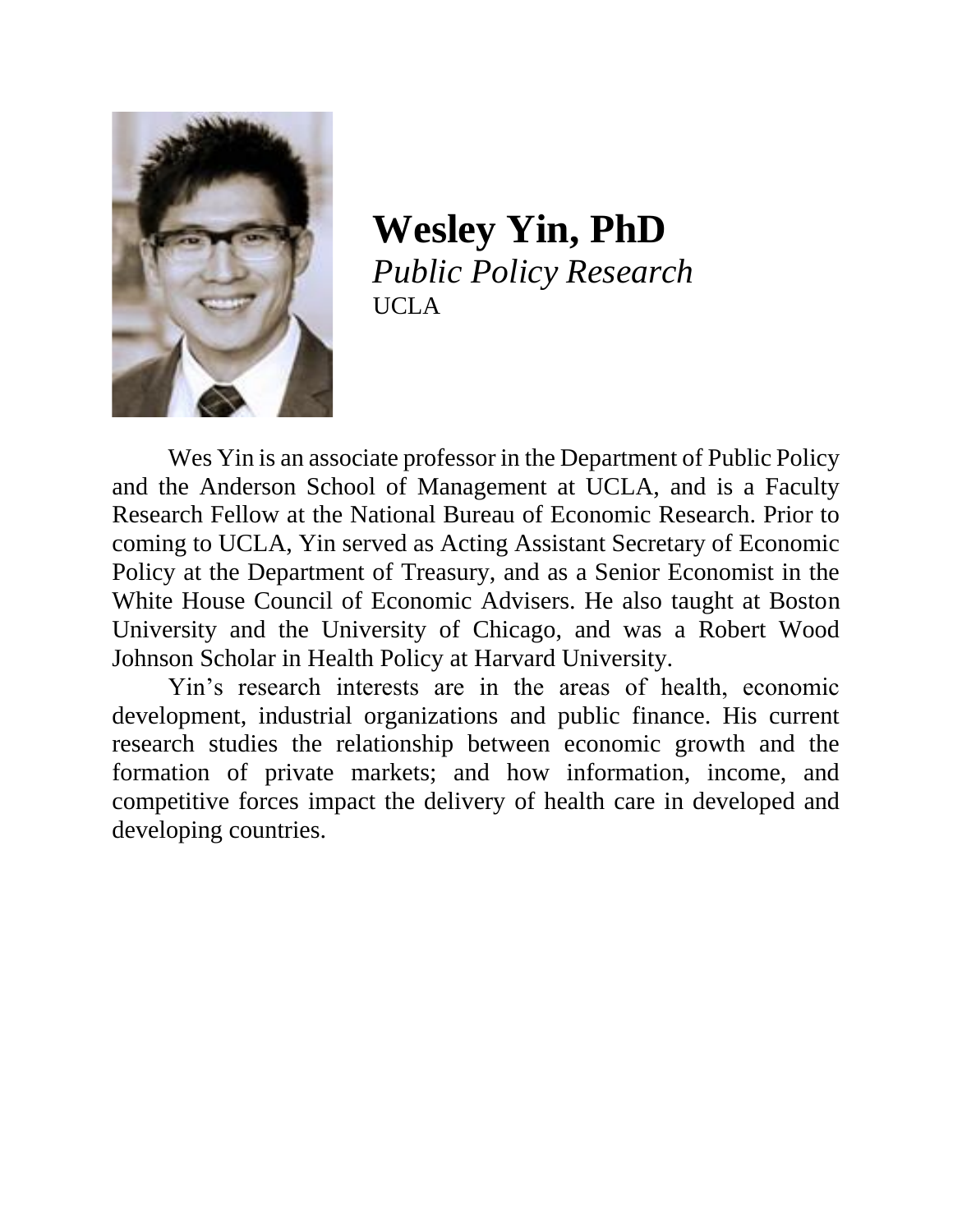

**Lonnie Zeltzer, MD** Pediatrics, Anesthesiology, Psychiatry and Biobehavioral Sciences UCLA

Dr. Zeltzer is a Distinguished Professor of Pediatrics, Anesthesiology, Psychiatry and Biobehavioral Sciences at the David Geffen School of Medicine at UCLA, Director of the UCLA Pediatric Pain and Palliative Care Program. She is a co-author on the Institute of Medicine report on Transforming Pain in America and is a member of the national steering committee assigned to provide directions for pain research at NIH. She has received, among other awards, a Mayday Pain and Policy Fellowship and the 2005 Jeffrey Lawson Award for Advocacy in Children's Pain Relief from the American Pain Society (APS). Her UCLA integrative pediatric pain program received a 2009 Clinical Centers of Excellence in Pain Management Award from APS and a 2012 award from the Southern California Cancer Pain Initiative. She is also a member of the national Autism Think Tank.

Her research includes yoga, mindfulness, hypnotherapy, and other self-help interventions, including mobile technologies, to help children and adolescents who have chronic pain, as well as understanding pain mechanisms in irritable bowel syndrome, cancer, sickle cell disease, headaches, dysmenorrhea, and other conditions. She has over 350 research publications on childhood pain and complementary therapies, has written more than 80 chapters, and published her first book for parents on chronic pain in childhood (HarperCollins, 2005).